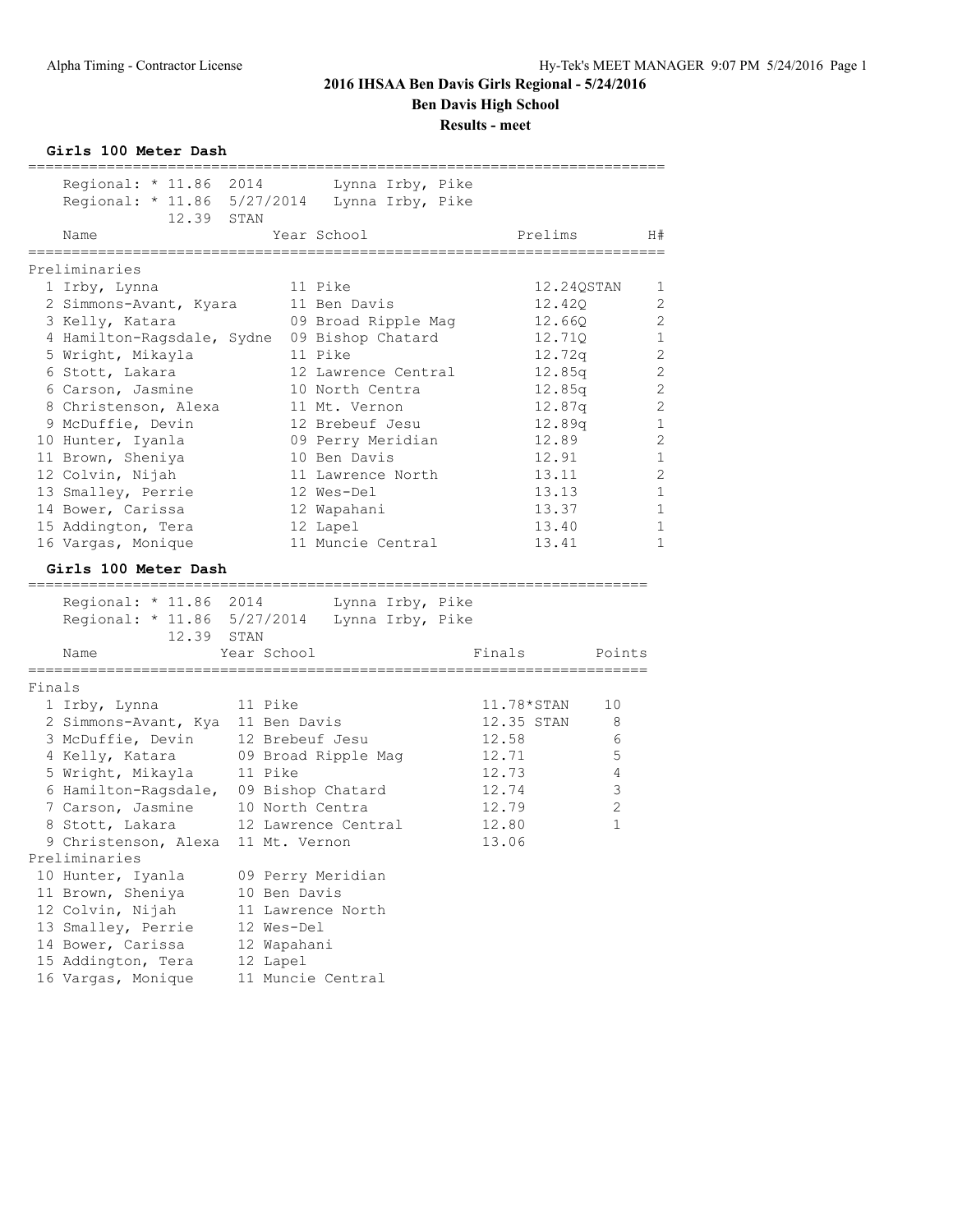**Girls 200 Meter Dash**

|        | Regional: * 24.47 2012                                                                                                                                                                                                                                                                                                                                                 | Chelsea Yeadon, Pike                                                                                                                                                                                                                                                                            |                      |                                                                                                                                                                                                                                                          |
|--------|------------------------------------------------------------------------------------------------------------------------------------------------------------------------------------------------------------------------------------------------------------------------------------------------------------------------------------------------------------------------|-------------------------------------------------------------------------------------------------------------------------------------------------------------------------------------------------------------------------------------------------------------------------------------------------|----------------------|----------------------------------------------------------------------------------------------------------------------------------------------------------------------------------------------------------------------------------------------------------|
|        | 25.41 STAN                                                                                                                                                                                                                                                                                                                                                             |                                                                                                                                                                                                                                                                                                 |                      |                                                                                                                                                                                                                                                          |
|        | Name                                                                                                                                                                                                                                                                                                                                                                   | Year School                                                                                                                                                                                                                                                                                     |                      | Prelims<br>H#                                                                                                                                                                                                                                            |
|        | 1 Simmons-Avant, Kyara<br>2 Irby, Lynna<br>3 Hamilton-Ragsdale, Sydne<br>4 Woodson, RaVon<br>5 Hunter, Iyanla<br>6 Ross, Jailyn<br>7 Miles, Amani<br>8 Stott, Lakara<br>9 Smalley, Perrie<br>10 Robinson, Alyssa<br>11 Kelly, Katara<br>12 Gibson, Kiara<br>13 Colvin, Nijah<br>14 Christenson, Alexa<br>15 Bower, Carissa<br>16 Murr, Kendall<br>Girls 200 Meter Dash | ===========<br>11 Ben Davis<br>11 Pike<br>09 Bishop Chatard<br>12 Ben Davis<br>09 Perry Meridian<br>Pike<br>11 North Centra<br>12 Lawrence Central<br>12 Wes-Del<br>09 North Centra<br>09 Broad Ripple Mag<br>10 Mt. Vernon<br>11 Lawrence North<br>11 Mt. Vernon<br>12 Wapahani<br>11 Yorktown |                      | 2<br>25.20QSTAN<br>25.220STAN<br>1<br>2<br>25.97Q<br>26.320<br>1<br>2<br>26.06q<br>2<br>26.25q<br>2<br>26.54q<br>1<br>26.68q<br>2<br>26.70q<br>26.93<br>1<br>1<br>27.01<br>2<br>27.11<br>27.42<br>1<br>27.48<br>1<br>27.49<br>2<br>28.39<br>$\mathbf{1}$ |
|        | -----------------------<br>Regional: * 24.47 2012                                                                                                                                                                                                                                                                                                                      |                                                                                                                                                                                                                                                                                                 | Chelsea Yeadon, Pike |                                                                                                                                                                                                                                                          |
|        | 25.41                                                                                                                                                                                                                                                                                                                                                                  | STAN                                                                                                                                                                                                                                                                                            |                      |                                                                                                                                                                                                                                                          |
|        | Name                                                                                                                                                                                                                                                                                                                                                                   | Year School<br>;===========                                                                                                                                                                                                                                                                     | Finals               | Points                                                                                                                                                                                                                                                   |
| Finals |                                                                                                                                                                                                                                                                                                                                                                        |                                                                                                                                                                                                                                                                                                 |                      |                                                                                                                                                                                                                                                          |
|        | 1 Irby, Lynna                                                                                                                                                                                                                                                                                                                                                          | 11 Pike                                                                                                                                                                                                                                                                                         | 25.16 STAN           | 10                                                                                                                                                                                                                                                       |
|        | 2 Simmons-Avant, Kya 11 Ben Davis                                                                                                                                                                                                                                                                                                                                      |                                                                                                                                                                                                                                                                                                 | 25.54                | 8                                                                                                                                                                                                                                                        |
|        | 3 Woodson, RaVon                                                                                                                                                                                                                                                                                                                                                       | 12 Ben Davis                                                                                                                                                                                                                                                                                    | 25.87                | 6                                                                                                                                                                                                                                                        |
|        | 4 Hunter, Iyanla                                                                                                                                                                                                                                                                                                                                                       | 09 Perry Meridian                                                                                                                                                                                                                                                                               | 26.13                | 5                                                                                                                                                                                                                                                        |
|        | 5 Hamilton-Ragsdale,                                                                                                                                                                                                                                                                                                                                                   | 09 Bishop Chatard                                                                                                                                                                                                                                                                               | 26.29                | 4                                                                                                                                                                                                                                                        |
|        | 6 Ross, Jailyn                                                                                                                                                                                                                                                                                                                                                         | Pike                                                                                                                                                                                                                                                                                            | 26.39                | $\mathsf 3$                                                                                                                                                                                                                                              |
|        | 7 Miles, Amani                                                                                                                                                                                                                                                                                                                                                         | 11 North Centra                                                                                                                                                                                                                                                                                 | 26.46                | $\mathbf{2}$                                                                                                                                                                                                                                             |
|        | 8 Stott, Lakara                                                                                                                                                                                                                                                                                                                                                        | 12 Lawrence Central                                                                                                                                                                                                                                                                             | 26.69                | 1                                                                                                                                                                                                                                                        |
|        | 9 Smalley, Perrie                                                                                                                                                                                                                                                                                                                                                      | 12 Wes-Del                                                                                                                                                                                                                                                                                      | 27.78                |                                                                                                                                                                                                                                                          |
|        | Preliminaries                                                                                                                                                                                                                                                                                                                                                          |                                                                                                                                                                                                                                                                                                 |                      |                                                                                                                                                                                                                                                          |
|        | 10 Robinson, Alyssa                                                                                                                                                                                                                                                                                                                                                    | 09 North Centra                                                                                                                                                                                                                                                                                 |                      |                                                                                                                                                                                                                                                          |
|        | 11 Kelly, Katara                                                                                                                                                                                                                                                                                                                                                       | 09 Broad Ripple Mag                                                                                                                                                                                                                                                                             |                      |                                                                                                                                                                                                                                                          |
|        | 12 Gibson, Kiara                                                                                                                                                                                                                                                                                                                                                       | 10 Mt. Vernon                                                                                                                                                                                                                                                                                   |                      |                                                                                                                                                                                                                                                          |
|        | 13 Colvin, Nijah                                                                                                                                                                                                                                                                                                                                                       | 11 Lawrence North                                                                                                                                                                                                                                                                               |                      |                                                                                                                                                                                                                                                          |
|        | 14 Christenson, Alexa                                                                                                                                                                                                                                                                                                                                                  | 11 Mt. Vernon                                                                                                                                                                                                                                                                                   |                      |                                                                                                                                                                                                                                                          |
|        | 15 Bower, Carissa                                                                                                                                                                                                                                                                                                                                                      | 12 Wapahani                                                                                                                                                                                                                                                                                     |                      |                                                                                                                                                                                                                                                          |
|        | 16 Murr, Kendall                                                                                                                                                                                                                                                                                                                                                       | 11 Yorktown                                                                                                                                                                                                                                                                                     |                      |                                                                                                                                                                                                                                                          |
|        | Girls 400 Meter Dash                                                                                                                                                                                                                                                                                                                                                   |                                                                                                                                                                                                                                                                                                 |                      |                                                                                                                                                                                                                                                          |
|        | Regional: * 54.96 5/26/2015<br>Regional: * 54.96 5/26/2015<br>57.83                                                                                                                                                                                                                                                                                                    | Lynna Irby, Pike<br>Lynna Irby, Pike<br>STAN                                                                                                                                                                                                                                                    |                      |                                                                                                                                                                                                                                                          |

| Finals        |         |                 |  |
|---------------|---------|-----------------|--|
| 1 Irby, Lynna | 11 Pike | 54.53*STAN 2 10 |  |

Name  $Year School$  Finals  $H#$  Points ==========================================================================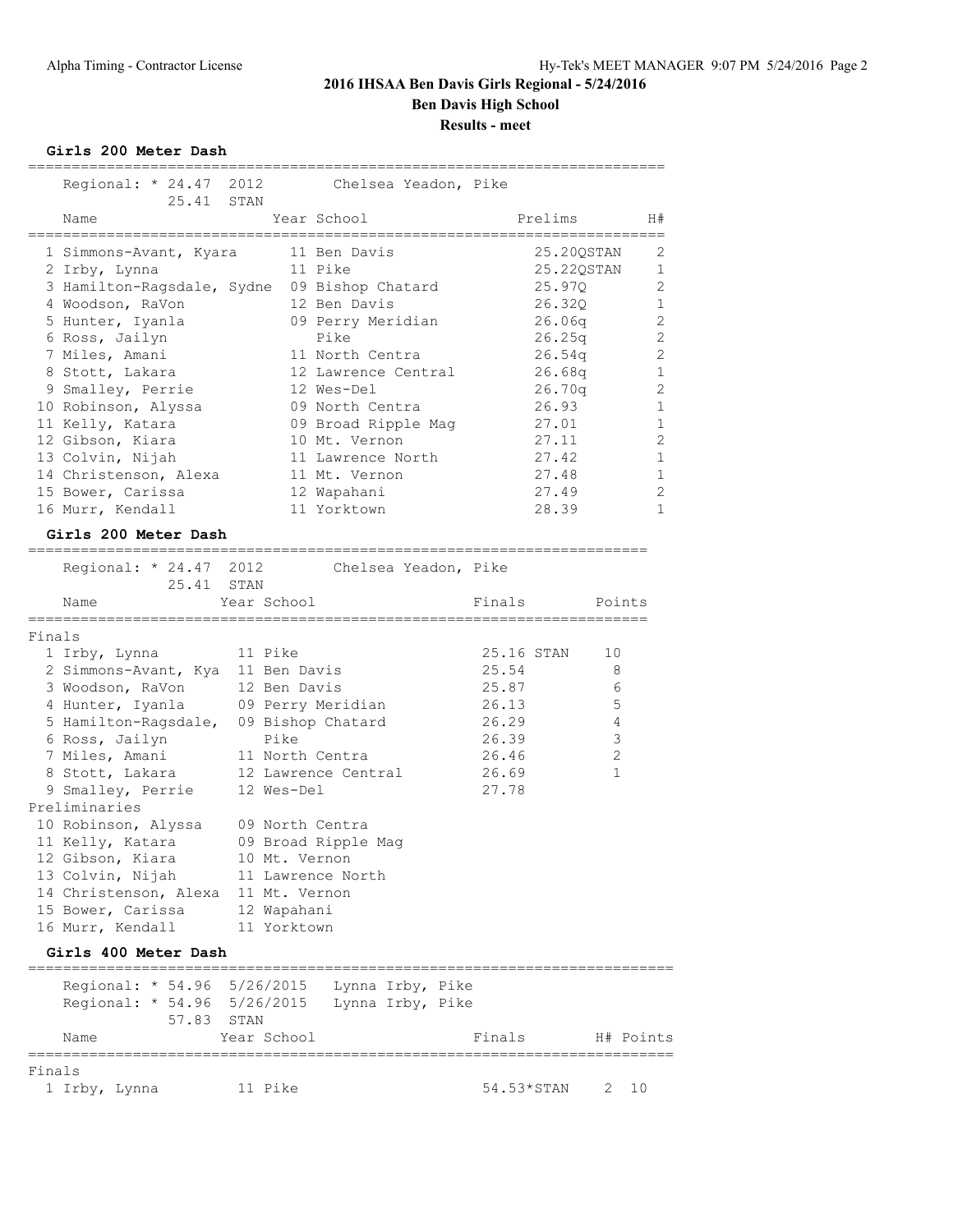#### **....Girls 400 Meter Dash**

| 2 Jones, Courtney  | 11 North Centra       | 56.47 STAN |            | $\overline{2}$ | 8                        |
|--------------------|-----------------------|------------|------------|----------------|--------------------------|
| 3 Bradley, Isabel  | 12 Heritage Christian |            | 56.97 STAN | 2              | 6                        |
| 4 Brown, Autumn    | 12 Covenant Chr       | 58.85      |            | $\overline{2}$ | 5                        |
| 5 Laux, Emma       | 12 Jay County         | 59.46      |            | $\overline{2}$ | $\overline{4}$           |
| 6 Coan, Becca      | 12 Bishop Chatard     | 59.99      |            | $\overline{2}$ | $\overline{\phantom{a}}$ |
| 7 Morgan, Kelsey   | 10 Yorktown           | 1:00.15    |            | $\overline{2}$ | 2                        |
| 8 Lehman, Alicia   | 10 North Centra       | 1:01.13    |            |                | 1                        |
| 9 Shafique, Hana   | 10 Park Tudor         | 1:01.67    |            |                |                          |
| 10 Watkins, Monica | 11 Liberty Christian  | 1:01.79    |            |                |                          |
| 11 Smalley, Perrie | 12 Wes-Del            | 1:02.11    |            | $\mathcal{L}$  |                          |
| 12 Martin, Sydney  | 11 Pike               | 1:02.26    |            | $\mathfrak{L}$ |                          |
| 13 Miller, Kennedy | 09 Indpls Cathedral   | 1:02.63    |            |                |                          |
| 14 Stine, Taylor   | 09 Eastern Hancock    | 1:02.71    |            |                |                          |
| 15 Wyant, Tylor    | 11 Lapel              | 1:05.07    |            |                |                          |

### **Girls 800 Meter Run**

=======================================================================

| Regional: * 2:13.31 2004 Kincy - Lawrence North<br>$2:16.01$ STAN                                          |                                                 |                |                |
|------------------------------------------------------------------------------------------------------------|-------------------------------------------------|----------------|----------------|
| Name                                                                                                       | Year School                                     | Finals Points  |                |
| 1 Pinkston, Joely 12 Heritage Christian 2:14.82 STAN 10<br>$1:07.367$ $(1:07.367)$ $2:14.813$ $(1:07.447)$ |                                                 |                |                |
| 2 Sullivan, Erin 11 Southport                                                                              | $1:07.528$ $(1:07.528)$ $2:15.759$ $(1:08.231)$ | 2:15.76 STAN 8 |                |
| 3 Dean, Grace 69 Lawrence North 2:19.70<br>$1:08.673$ $(1:08.673)$ $2:19.697$ $(1:11.025)$                 |                                                 |                | 6              |
| 4 Gallagher, Mikayla 10 Brebeuf Jesu                                                                       | $1:09.569$ $(1:09.569)$ $2:21.201$ $(1:11.633)$ | 2:21.21        | 5              |
| 5 Riding, Shania 11 Lawrence North                                                                         | $1:08.710$ $(1:08.710)$ $2:21.889$ $(1:13.179)$ | 2:21.89        | $\overline{4}$ |
| 6 Baiyee, Shelene 12 North Centra<br>$1:09.195$ $(1:09.195)$ $2:22.513$ $(1:13.318)$                       |                                                 | 2:22.52        | $\mathcal{E}$  |
| 7 Kent, Brittany 11 Muncie Burris 2:24.48                                                                  | $1:07.974$ $(1:07.974)$ $2:24.480$ $(1:16.507)$ |                | 2              |
| 8 Kunkler, Erika 11 Jay County                                                                             | $1:10.802$ $(1:10.802)$ $2:26.372$ $(1:15.570)$ | 2:26.38        | $\mathbf{1}$   |
| 9 Vanderkooy, Sophia 12 Brebeuf Jesu<br>$1:10.310$ $(1:10.310)$ $2:27.145$ $(1:16.835)$                    |                                                 | 2:27.15        |                |
| 10 Dudley, Monica 12 Pendleton Heights 2:28.81                                                             | $1:11.235$ $(1:11.235)$ $2:28.810$ $(1:17.576)$ |                |                |
| 11 Wissel, Samantha 11 Randolph Southern 2:29.18<br>$1:10.527$ $(1:10.527)$ $2:29.171$ $(1:18.644)$        |                                                 |                |                |
| 12 Rodriguez, Maritza 12 Ben Davis<br>$1:09.938$ $(1:09.938)$ $2:30.760$ $(1:20.822)$                      |                                                 | 2:30.76        |                |
| 13 Magers, Christina 10 Pendleton Heights 2:30.78                                                          | $1:10.433$ $(1:10.433)$ $2:30.777$ $(1:20.344)$ |                |                |
| 14 Robinson, Paige 11 North Centra<br>$1:09.749$ $(1:09.749)$ $2:34.221$ $(1:24.473)$                      |                                                 | 2:34.23        |                |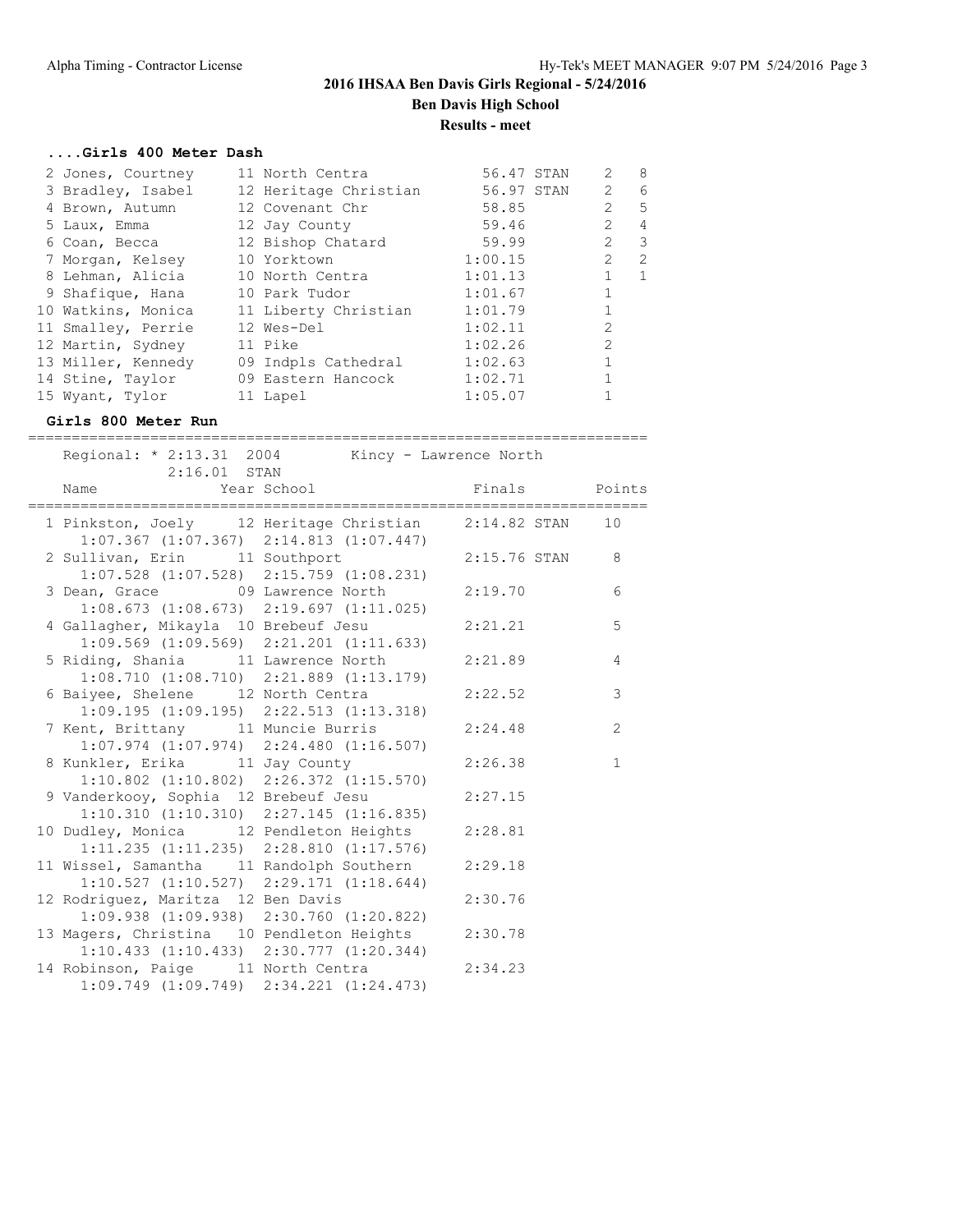**Results - meet**

**Girls 1600 Meter Run**

| Regional: * 5:03.98 2000 Kremer - Bishop Chatard                                                                          | ------------------------------ | __________________________ |                                                                                                                                                                                         |
|---------------------------------------------------------------------------------------------------------------------------|--------------------------------|----------------------------|-----------------------------------------------------------------------------------------------------------------------------------------------------------------------------------------|
| Name                                                                                                                      |                                |                            |                                                                                                                                                                                         |
| 1 Free, Katherine 12 Indpls Cathedral 5:08.82 10                                                                          |                                |                            |                                                                                                                                                                                         |
|                                                                                                                           |                                |                            | 1:19.403 (1:19.403) 2:38.240 (1:18.837) 3:55.187 (1:16.948) 5:08.818 (1:13.631)                                                                                                         |
| 2 Sullivan, Erin 11 Southport 5:14.68 8                                                                                   |                                |                            | $1:18.925$ (1:18.925) 2:38.284 (1:19.359) 3:56.451 (1:18.167) 5:14.671 (1:18.221)                                                                                                       |
|                                                                                                                           |                                |                            |                                                                                                                                                                                         |
| 3 Modrall, Katherine 10 Brebeuf Jesu 5:15.85 6<br>1:18.753 (1:18.753) 2:40.037 (1:21.285) 5:15.843 (2:35.807)             |                                |                            |                                                                                                                                                                                         |
| 4 Blake, Kendall 11 Cardinal Ritter 5:24.31 5                                                                             |                                |                            |                                                                                                                                                                                         |
|                                                                                                                           |                                |                            | 1:18.404 (1:18.404) 2:39.474 (1:21.071) 4:00.909 (1:21.435) 5:24.308 (1:23.399)                                                                                                         |
| 5 Matsuoka, Laura 12 Lawrence North 5:26.19 4                                                                             |                                |                            |                                                                                                                                                                                         |
| $1:19.417$ $(1:19.417)$ $5:26.182$ $(4:06.765)$                                                                           |                                |                            |                                                                                                                                                                                         |
| 6 Rodriguez, Maritza 12 Ben Davis (1998) 5:26.52 3                                                                        |                                |                            |                                                                                                                                                                                         |
|                                                                                                                           |                                |                            | $1:19.004$ (1:19.004) 2:40.230 (1:21.227) 4:00.778 (1:20.548) 5:26.513 (1:25.736)                                                                                                       |
| 7 Arney, Erin 10 Indpls Cathedral 5:29.65 2                                                                               |                                |                            |                                                                                                                                                                                         |
|                                                                                                                           |                                |                            | 1:19.671 (1:19.671) 2:41.126 (1:21.456) 4:05.634 (1:24.508) 5:29.644 (1:24.010)                                                                                                         |
| 8 McCarty, Alli 11 Pendleton Heights 5:36.14 1<br>$1:20.030$ $(1:20.030)$ $2:43.054$ $(1:23.025)$ $5:36.136$ $(2:53.082)$ |                                |                            |                                                                                                                                                                                         |
| 9 Norris, Aubrey 10 Monroe Central 5:40.70                                                                                |                                |                            |                                                                                                                                                                                         |
|                                                                                                                           |                                |                            |                                                                                                                                                                                         |
|                                                                                                                           |                                |                            |                                                                                                                                                                                         |
|                                                                                                                           |                                |                            | 1:20.122 (1:20.122) 5:36.135 (4:16.013) 5:40.691 (4.557)<br>10 Hanley, Grace 09 North Centra 5:43.46<br>1:19.924 (1:19.924) 2:42.583 (1:22.660) 4:10.986 (1:28.404) 5:43.458 (1:32.473) |
| 11 Scanameo, Suzanne 11 Yorktown 5:44.81                                                                                  |                                |                            |                                                                                                                                                                                         |
|                                                                                                                           |                                |                            | 1:21.421 (1:21.421) 2:48.003 (1:26.582) 4:18.315 (1:30.313) 5:44.808 (1:26.493)                                                                                                         |
| 12 McCurdy, Michaela 12 Liberty Christian 5:45.11                                                                         |                                |                            |                                                                                                                                                                                         |
| $1:21.225$ $(1:21.225)$ $5:45.108$ $(4:23.883)$                                                                           |                                |                            |                                                                                                                                                                                         |
| 13 Rodriguez, Meliza 12 Ben Davis 5:48.50                                                                                 |                                |                            |                                                                                                                                                                                         |
|                                                                                                                           |                                |                            | 1:19.796 (1:19.796) 2:43.778 (1:23.982) 4:16.180 (1:32.403) 5:48.494 (1:32.315)                                                                                                         |
|                                                                                                                           |                                |                            | 14 Parker, Syd 10 Pendleton Heights 5:49.64<br>1:20.835 (1:20.835) 2:47.200 (1:26.365) 4:18.564 (1:31.365) 5:49.631 (1:31.067)                                                          |
| 15 Muhlenkamp, Kendra 09 Jay County 5:58.89                                                                               |                                |                            |                                                                                                                                                                                         |
|                                                                                                                           |                                |                            | 1:21.734 (1:21.734) 2:50.179 (1:28.446) 4:23.735 (1:33.557) 5:58.881 (1:35.146)                                                                                                         |
|                                                                                                                           |                                |                            |                                                                                                                                                                                         |

#### **Girls 3200 Meter Run**

=======================================================================

| Regional: * 10:36.69 2012                          |                                                                                                   | Brenna Poulsen, North Central |                                                  |  |
|----------------------------------------------------|---------------------------------------------------------------------------------------------------|-------------------------------|--------------------------------------------------|--|
| 10:58.00 STAN<br>Name                              | Year School                                                                                       | Finals                        | Points                                           |  |
| 1 Buck, Alex 12 Pendleton Heights 10:56.93 STAN 10 |                                                                                                   |                               |                                                  |  |
|                                                    | $1:21.628$ $(1:21.628)$ $2:44.974$ $(1:23.347)$ $4:07.816$ $(1:22.843)$ $5:30.479$ $(1:22.663)$   |                               |                                                  |  |
|                                                    | $6:52.734$ $(1:22.256)$ $8:15.784$ $(1:23.051)$                                                   |                               | $9:39.837$ $(1:24.053)$ $10:56.927$ $(1:17.091)$ |  |
| 2 Free, Katherine 12 Indpls Cathedral 11:30.89     |                                                                                                   |                               | 8                                                |  |
|                                                    | $1:24.242$ $(1:24.242)$ $2:46.917$ $(1:22.676)$ $4:09.868$ $(1:22.952)$ $5:34.407$ $(1:24.539)$   |                               |                                                  |  |
|                                                    | 7:03.002 (1:28.596) 8:34.038 (1:31.037) 10:04.951 (1:30.913) 11:30.889 (1:25.938)                 |                               |                                                  |  |
| 3 Lampert, Allison 11 Pike                         |                                                                                                   | 11:34.22                      | 6                                                |  |
|                                                    | $1:22.023$ $(1:22.023)$ $2:46.138$ $(1:24.115)$ $4:12.860$ $(1:26.723)$ $5:41.345$ $(1:28.486)$   |                               |                                                  |  |
|                                                    | 7:09.624 (1:28.279) 8:40.017 (1:30.394) 10:10.221 (1:30.204) 11:34.217 (1:23.996)                 |                               |                                                  |  |
| 4 Flood, Ellen 12 Indpls Cathedral 11:48.89        |                                                                                                   |                               | 5                                                |  |
|                                                    | $1:24.423$ $(1:24.423)$ $2:48.306$ $(1:23.883)$ $4:14.836$ $(1:26.531)$ $5:41.681$ $(1:26.846)$   |                               |                                                  |  |
|                                                    | $7:10.864$ $(1:29.183)$ $8:42.352$ $(1:31.488)$ $10:16.479$ $(1:34.127)$ $11:48.881$ $(1:32.403)$ |                               |                                                  |  |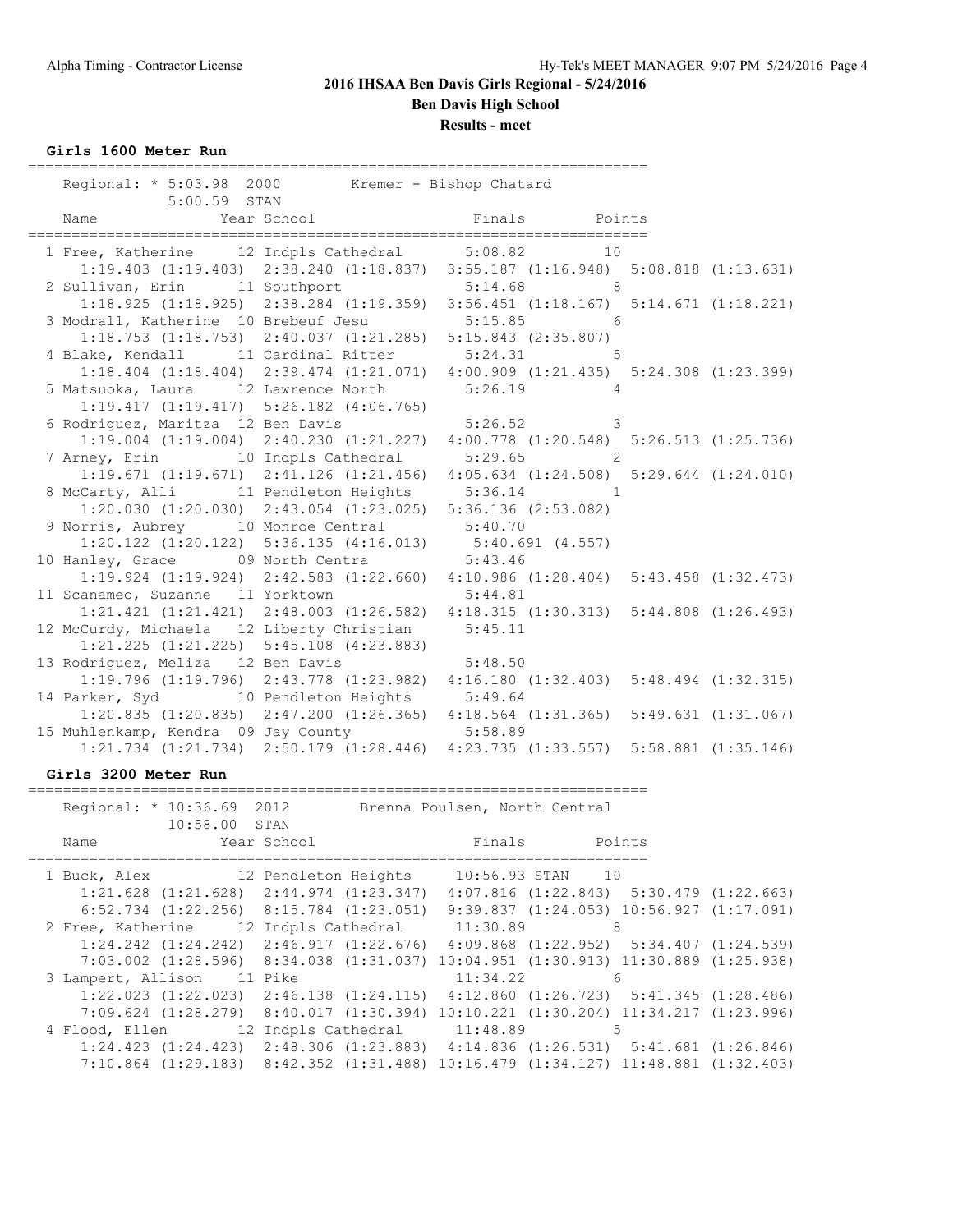**Ben Davis High School**

**Results - meet**

### **....Girls 3200 Meter Run**

| 5 Ricks, Kate $09$ Brebeuf Jesu $11:54.88$ 4        |                                                                                                 |  |  |  |
|-----------------------------------------------------|-------------------------------------------------------------------------------------------------|--|--|--|
|                                                     | $1:24.697$ (1:24.697) $2:48.804$ (1:24.108) $4:15.510$ (1:26.706) $5:44.243$ (1:28.733)         |  |  |  |
|                                                     | 7:16.396 (1:32.154) 8:51.120 (1:34.724) 8:55.656 (4.537) 11:54.873 (2:59.217)                   |  |  |  |
| 6 Loughery, Madeline 10 Lawrence North $11:57.53$ 3 |                                                                                                 |  |  |  |
|                                                     | 1:23.893 (1:23.893) 2:48.540 (1:24.647) 4:15.153 (1:26.614) 5:44.597 (1:29.444)                 |  |  |  |
|                                                     | 7:18.578 (1:33.981) 10:30.993 (3:12.416) 11:57.530 (1:26.537)                                   |  |  |  |
| 7 Fisher, Susan 12 Brebeuf Jesu 11:59.47 2          |                                                                                                 |  |  |  |
|                                                     | $1:25.394$ $(1:25.394)$ $2:52.540$ $(1:27.146)$ $4:24.088$ $(1:31.549)$ $5:58.096$ $(1:34.009)$ |  |  |  |
|                                                     | 7:31.959 (1:33.863) 9:04.979 (1:33.020) 10:36.948 (1:31.970) 11:59.465 (1:22.518)               |  |  |  |
| 8 Bucker, Delaney 12 Southport 12:09.86 1           |                                                                                                 |  |  |  |
|                                                     | $1:22.320$ $(1:22.320)$ $2:47.413$ $(1:25.093)$ $4:17.193$ $(1:29.780)$ $5:52.749$ $(1:35.557)$ |  |  |  |
|                                                     | 7:29.765 (1:37.016) 9:04.123 (1:34.358) 10:41.639 (1:37.517) 12:09.856 (1:28.218)               |  |  |  |
| 9 Baer, Faith 11 Pendleton Heights 12:12.49         |                                                                                                 |  |  |  |
|                                                     | 1:24.392 (1:24.392) 2:48.130 (1:23.738) 4:15.399 (1:27.270) 5:48.026 (1:32.628)                 |  |  |  |
|                                                     | 7:24.515 (1:36.489) 9:04.208 (1:39.693) 10:40.746 (1:36.539) 12:12.482 (1:31.736)               |  |  |  |
| 10 Norris, Aubrey 10 Monroe Central 12:17.94        |                                                                                                 |  |  |  |
|                                                     | $1:24.099$ $(1:24.099)$ $2:51.609$ $(1:27.511)$ $4:22.890$ $(1:31.282)$ $5:57.590$ $(1:34.700)$ |  |  |  |
|                                                     | 7:31.954 (1:34.364) 9:10.936 (1:38.983) 10:49.490 (1:38.554) 12:17.932 (1:28.443)               |  |  |  |
| 11 Taylor, Nia $Pike$ 12:18.91                      |                                                                                                 |  |  |  |
|                                                     | $1:24.727$ $(1:24.727)$ $2:52.103$ $(1:27.377)$ $4:23.837$ $(1:31.735)$ $5:58.340$ $(1:34.503)$ |  |  |  |
|                                                     | 7:32.288 (1:33.948) 9:09.461 (1:37.173) 10:48.872 (1:39.411) 12:18.902 (1:30.031)               |  |  |  |
| 12 Merrill, Courtney 09 Speedway 12:25.90           |                                                                                                 |  |  |  |
|                                                     | $1:20.332$ (1:20.332) $2:48.421$ (1:28.089) $4:21.986$ (1:33.566) $5:58.644$ (1:36.659)         |  |  |  |
|                                                     | 7:36.789 (1:38.146) 9:17.391 (1:40.602) 10:58.159 (1:40.768) 12:25.893 (1:27.735)               |  |  |  |
| 13 Wellman, Megan 12 Jay County 12:26.70            |                                                                                                 |  |  |  |
|                                                     | 1:23.437 (1:23.437) 2:50.749 (1:27.313) 4:22.650 (1:31.901) 5:57.935 (1:35.286)                 |  |  |  |
|                                                     | 7:33.874 (1:35.939) 9:12.698 (1:38.825) 10:54.328 (1:41.630) 12:26.699 (1:32.372)               |  |  |  |
| 14 Aul, Madeline 10 Yorktown 12:29.78               |                                                                                                 |  |  |  |
|                                                     | 1:22.838 (1:22.838) 2:51.099 (1:28.262) 4:22.306 (1:31.207) 5:58.296 (1:35.991)                 |  |  |  |
|                                                     | 7:35.690 (1:37.394) 9:17.077 (1:41.388) 10:59.100 (1:42.023) 12:29.777 (1:30.678)               |  |  |  |
| 15 Hanley, Grace 09 North Centra 12:30.69           |                                                                                                 |  |  |  |
|                                                     | 1:25.297 (1:25.297) 2:51.973 (1:26.676) 4:23.889 (1:31.917) 6:01.655 (1:37.766)                 |  |  |  |
|                                                     | 7:40.119 (1:38.465) 9:20.468 (1:40.349) 10:59.920 (1:39.452) 12:30.688 (1:30.769)               |  |  |  |
| 16 Beagle, Jenna 10 Park Tudor 12:31.62             |                                                                                                 |  |  |  |
|                                                     | 1:24.674 (1:24.674) 2:51.897 (1:27.224) 4:24.250 (1:32.354) 5:58.726 (1:34.476)                 |  |  |  |
|                                                     | 7:39.351 (1:40.625) 9:18.561 (1:39.210) 11:04.077 (1:45.516) 12:31.618 (1:27.542)               |  |  |  |

#### **Girls 100 Meter Hurdles**

| Regional: * 14.33 2005<br>14.97 STAN | Ivy - Muncie Central |                          |
|--------------------------------------|----------------------|--------------------------|
| Name                                 | Year School          | Prelims<br>H#            |
| Preliminaries                        |                      |                          |
| 1 Barnes, Aaliyah                    | 10 Muncie Central    | 15.680                   |
| 2 Toney, Tessa                       | 12 Arsenal Tech      | $\mathfrak{D}$<br>15.830 |
| 3 Jordan, Cienna                     | 12 Indpls Cathedral  | 1<br>16.180              |
| 4 Simmons, De'aira                   | 10 Lawrence Central  | $\mathcal{L}$<br>16.240  |
| 5 Sander, Allison                    | 11 Knightstown       | 16.29q                   |
| 6 Rapp, Hannah                       | 10 Yorktown          | $\mathcal{L}$<br>16.34q  |
| 7 Barnes, Beth                       | 09 Bishop Chatard    | 16.35q                   |
| 8 Malichi, Jodi                      | 11 Pike              | 16.45q                   |
| 9 Malichi, Tobi                      | 11 Pike              | 16.90q<br>$\mathcal{D}$  |
| 10 Person, Gabrielle                 | 10 Perry Meridian    | 17.05                    |
| 11 Broyles, Macy                     | 10 New Castle        | 17.31                    |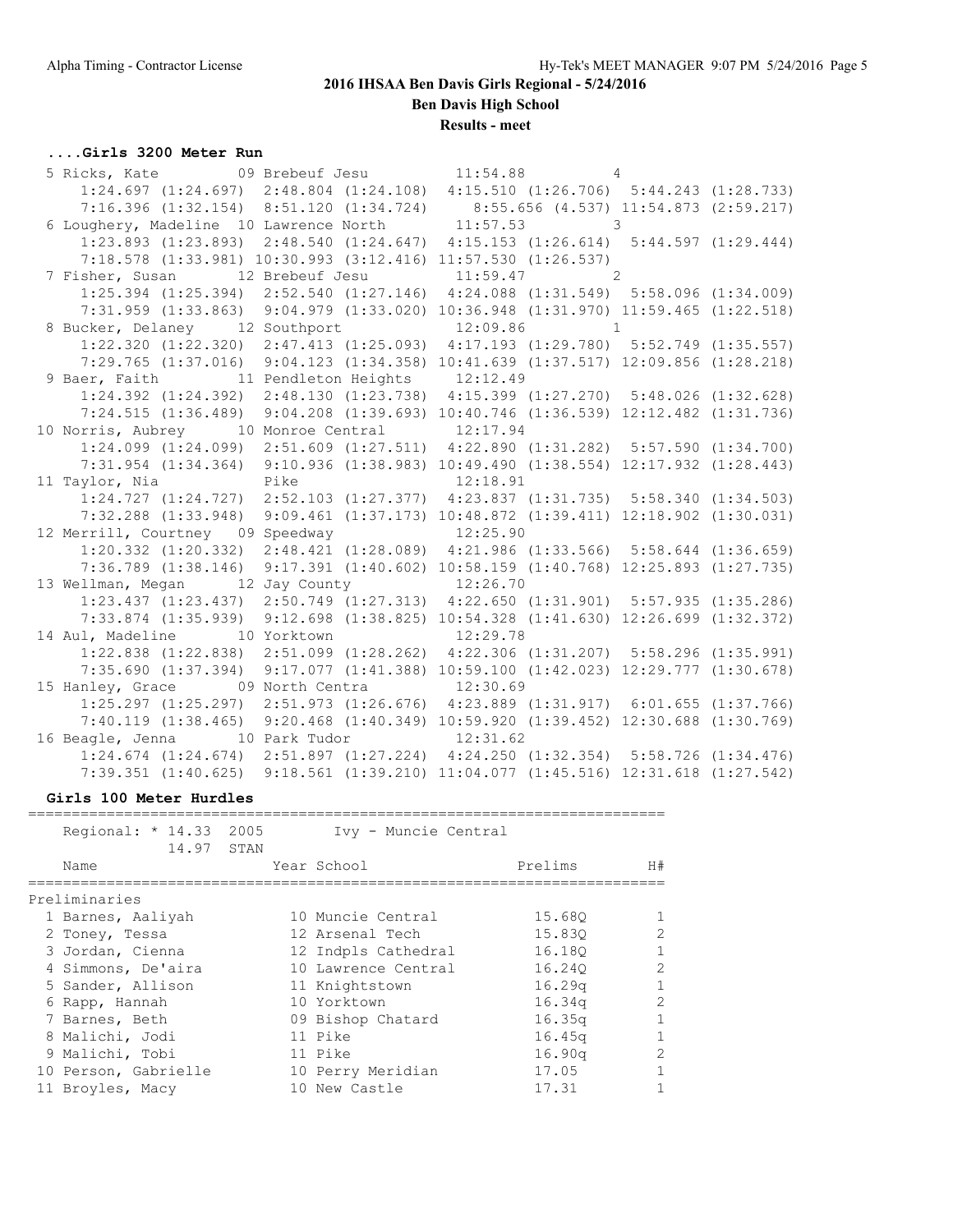#### **....Girls 100 Meter Hurdles**

| 12 Webber, Bailey  | 12 Perry Meridian   | 17.43 | 2            |
|--------------------|---------------------|-------|--------------|
| 13 Rodgers, Zoe    | 09 Indpls Cathedral | 17.60 | 2            |
| 14 Sutton, Deondra | 11 Anderson         | 18.07 | 2            |
| 15 Robbins, Sydney | 12 Jay County       | 18.16 | $\mathbf{1}$ |
| -- Graves, Jordan  | 12 Ben Davis        | DNF   | 2            |

#### **Girls 100 Meter Hurdles**

|        | Regional: * 14.33 2005 Ivy - Muncie Central  |             |               |                |
|--------|----------------------------------------------|-------------|---------------|----------------|
|        | 14.97 STAN                                   |             |               |                |
|        | Name                                         | Year School | Finals Points |                |
| Finals |                                              |             |               |                |
|        |                                              |             |               |                |
|        |                                              |             |               | 10             |
|        |                                              |             |               | 8              |
|        | 3 Barnes, Aaliyah 10 Muncie Central 15.54    |             |               | 6              |
|        | 4 Simmons, De'aira 10 Lawrence Central 15.80 |             |               | 5              |
|        | 5 Malichi, Jodi 11 Pike                      |             | 15.88         | $\overline{4}$ |
|        | 6 Rapp, Hannah 10 Yorktown                   |             | 15.94         | $\mathcal{E}$  |
|        | 7 Barnes, Beth 09 Bishop Chatard             |             | 16.31         | $\overline{2}$ |
|        | 8 Malichi, Tobi 11 Pike                      |             | 16.43         | $\mathbf{1}$   |
|        | 9 Sander, Allison 11 Knightstown             |             | 17.29         |                |
|        | Preliminaries                                |             |               |                |
|        | 10 Person, Gabrielle 10 Perry Meridian       |             |               |                |
|        | 11 Broyles, Macy 10 New Castle               |             |               |                |
|        | 12 Webber, Bailey 12 Perry Meridian          |             |               |                |
|        | 13 Rodgers, Zoe 09 Indpls Cathedral          |             |               |                |
|        | 14 Sutton, Deondra 11 Anderson               |             |               |                |
|        | 15 Robbins, Sydney 12 Jay County             |             |               |                |
|        | -- Graves, Jordan 12 Ben Davis               |             |               |                |

#### **Girls 300 Meter Hurdles**

|        | Regional: * 43.10 2014 Plenseh-tay Sakeuh, Lapel      |                   |                       |       |                  |                |                  |
|--------|-------------------------------------------------------|-------------------|-----------------------|-------|------------------|----------------|------------------|
|        | Regional: * 43.10 5/27/2014 Plenseh-tay Sakeuh, Lapel |                   |                       |       |                  |                |                  |
|        | 45.11 STAN                                            |                   |                       |       |                  |                |                  |
|        | Name                                                  | Year School       |                       |       | Finals H# Points |                |                  |
| Finals |                                                       |                   |                       |       |                  |                |                  |
|        | 1 Toney, Tessa 12 Arsenal Tech                        |                   |                       |       | 45.08 STAN 2 10  |                |                  |
|        | 2 Rapp, Hannah                                        | 10 Yorktown       |                       |       | 45.74            |                | $2 \quad 8$      |
|        | 3 Jennings, Candice                                   |                   | 10 Lawrence Central   |       | 46.10            |                | $2^{\circ}$<br>6 |
|        | 4 Ernst, Teresa                                       |                   | 12 Bishop Chatard     |       | 46.54            |                | 2 <sub>5</sub>   |
|        | 5 Simmons, De'aira                                    |                   | 10 Lawrence Central   |       | 46.68            | $\overline{2}$ | $\overline{4}$   |
|        | 6 Webber, Bailey                                      | 12 Perry Meridian |                       |       | 47.49            | $\overline{2}$ | 3                |
|        | 7 Sanders, Olivia                                     |                   | 12 Indpls Cathedral   |       | 48.12            | $\mathbf{1}$   | $\overline{2}$   |
|        | 8 Spaulding, Hope                                     |                   | 12 Eastern Hancock    | 48.17 |                  | $\mathbf{1}$   | $\overline{1}$   |
|        | 9 Malichi, Jodi                                       | 11 Pike           |                       | 48.24 |                  | $\mathbf{1}$   |                  |
|        | 10 Dues, Britlyn                                      | 11 Jay County     |                       | 48.51 |                  | $\overline{2}$ |                  |
|        | 11 Malichi, Tobi                                      | 11 Pike           |                       | 49.07 |                  |                |                  |
|        | 12 Huddleston, Mariss                                 | 10 Monroe Central |                       | 49.24 |                  | $\overline{2}$ |                  |
|        | 13 Quillin, Alex                                      |                   | 12 Eastern Hancock    | 49.31 |                  |                |                  |
|        | 14 Faidley, Hope                                      |                   | 11 Heritage Christian | 49.60 |                  |                |                  |
|        | 15 Broyles, Macy                                      | 10 New Castle     |                       | 52.40 |                  |                |                  |
|        |                                                       |                   |                       |       |                  |                |                  |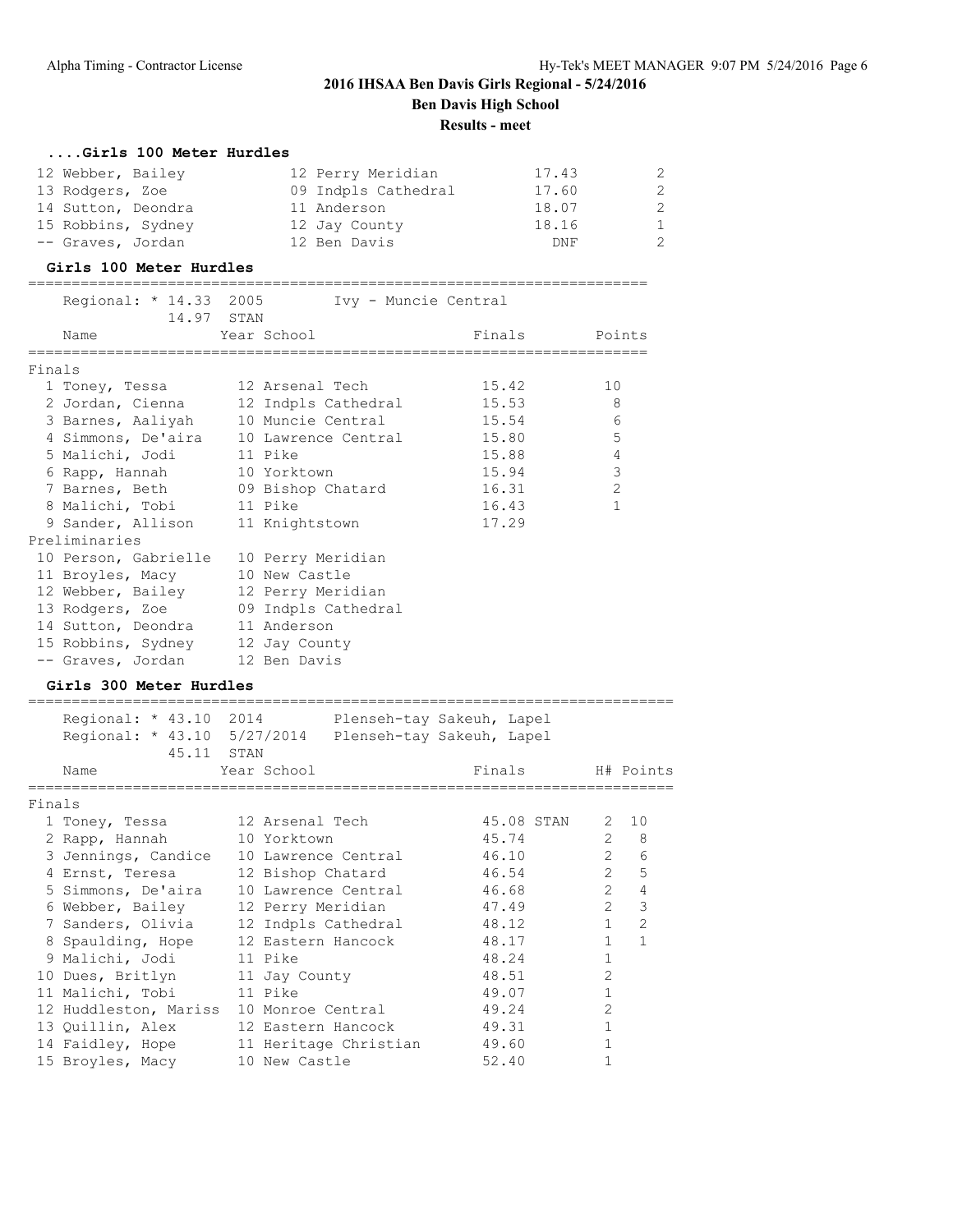**Ben Davis High School**

**Results - meet**

### **Girls 4x100 Meter Relay**

| Regional: * 46.86 5/26/2015 Ben Davis, Ben Davis |                  |                                          |              |                       |  |
|--------------------------------------------------|------------------|------------------------------------------|--------------|-----------------------|--|
|                                                  |                  | S Brown, D Collier, K Simmons, R Woodson |              |                       |  |
| Regional: * 46.86 5/26/2015 Ben Davis, Ben Davis |                  |                                          |              |                       |  |
|                                                  |                  | S Brown, D Collier, K Simmons, R Woodson |              |                       |  |
| 48.46<br>STAN                                    |                  |                                          |              |                       |  |
| School                                           |                  | Finals                                   |              | H# Points             |  |
| ==================<br>1 Ben Davis                | ================ | ===================<br>47.40 STAN        | 2            | 10                    |  |
| 1) Jones, DiAira 10                              |                  | 2) Woodson, RaVon 12                     |              |                       |  |
| 3) Brown, Sheniya 10                             |                  | 4) Simmons-Avant, Kyara 11               |              |                       |  |
| 2 Pike                                           |                  | 48.19 STAN                               | 2            | 8                     |  |
| 1) Agnew, Terrizha                               |                  | 2) Ross, Jailyn                          |              |                       |  |
| 3) Wright, Mikayla 11                            |                  | 4) Brown, Sandra 12                      |              |                       |  |
| 3 North Central (Indianapolis)                   |                  | 48.40 STAN                               | 2            | 6                     |  |
| 1) Carson, Jasmine 10                            |                  | 2) Robinson, Alyssa 09                   |              |                       |  |
| 3) Miles, Amani 11                               |                  | 4) Flemings, Amoni 12                    |              |                       |  |
| 4 Brebeuf Jesuit Preparatory                     |                  | 48.50                                    | 2            | 5                     |  |
| 1) Smith, Jordan 10                              |                  | 2) Anderson, Yasmine 10                  |              |                       |  |
| 3) McDuffie, Devin 12                            |                  | 4) Ezell, Alex 09                        |              |                       |  |
| 5 Lawrence Central                               |                  | 49.32                                    | 2            | 4                     |  |
| 1) Simmons, De'aira 10                           |                  | 2) Norwood, Jai-lyn 10                   |              |                       |  |
| 3) Harper, Adreana 10                            |                  | 4) Stott, Lakara 12                      |              |                       |  |
| 6 Perry Meridian                                 |                  | 49.34                                    | 2            | 3                     |  |
| 1) Gayden, Tyunna 10                             |                  | 2) Gayden, Terrancia 11                  |              |                       |  |
| 3) Person, Gabrielle 10                          |                  | 4) Hunter, Iyanla 09                     |              |                       |  |
| 7 Lawrence North                                 |                  | 50.32                                    | 1            | 2                     |  |
| 1) Baker, Donyae 09                              |                  | 2) Barlow, Kennedy 09                    |              |                       |  |
| 3) Webster, Jada 09                              |                  | 4) Colvin, Nijah 11                      |              |                       |  |
| 8 Mt. Vernon                                     |                  | 50.35                                    | 2            | 1                     |  |
| 1) Hoeppner, Vivian 09                           |                  | 2) Christenson, Alexa 11                 |              |                       |  |
| 3) Franklin, Alexis 10                           |                  | 4) Gibson, Kiara 10                      |              |                       |  |
| 9 Indpls Cathedral                               |                  | 51.35                                    | 2            |                       |  |
| 1) Page, Dominique 12                            |                  | 2) Jordan, Cienna 12                     |              |                       |  |
| 3) Sanders, Olivia 12                            |                  | 4) Hay, Danielle 10                      |              |                       |  |
| 10 Anderson                                      |                  | 51.40                                    | 1            |                       |  |
| 1) Sutton, Deondra 11                            |                  | 2) Hudson, Ariahna 10                    |              |                       |  |
| 3) Martin, Katelyn 11                            |                  | 4) Newsom, Pearson 12                    |              |                       |  |
| 11 Lapel                                         |                  | 51.75                                    | $\mathbf 1$  |                       |  |
| 1) Addington, Tera 12                            |                  | 2) Voegele, Samantha 11                  |              |                       |  |
| 3) Wyant, Tylor 11                               |                  | 4) Miller, Brandi 12                     |              |                       |  |
| 12 Randolph Southern                             |                  | 52.17                                    | $\mathbf{1}$ |                       |  |
| 1) Wissel, Samantha 11                           |                  | 2) Dalzell, Ashton 11                    |              |                       |  |
| 3) Kramer, Kennedy 11                            |                  | 4) Allen, Kearstin 12                    |              |                       |  |
| 13 Yorktown                                      |                  | 52.80                                    | 1            |                       |  |
| 1) Morgan, Kelsey 10                             |                  | 2) Melham, Kalyn 09                      |              |                       |  |
| 3) Miller, Ellie 09                              |                  | 4) Murr, Kendall 11                      |              |                       |  |
| 14 Wapahani                                      |                  | 52.81                                    | 1            |                       |  |
| 1) Armstrong, Amanda 11                          |                  | 2) Dornick, Lexah 09                     |              |                       |  |
| 3) Rahe, Melissa 11                              |                  | 4) Bower, Carissa 12                     |              |                       |  |
| 15 Indpls Arsenal Technical                      |                  | 53.33                                    | 1            |                       |  |
| 1) Sims, Jazmyne 12                              |                  | 2) Beck, Jalise 12                       |              |                       |  |
| 3) Beck, Jada 10                                 |                  | 4) Turentine, Rashay 12                  |              |                       |  |
| -- Indpls Bishop Chatard                         |                  | DQ.                                      |              | 2 Out of zone exh 2-3 |  |
| 1) Guess, Rebekkah 09                            |                  | 2) Murray, Mariah 12                     |              |                       |  |
| 3) Kimack, Jenna 12                              |                  | 4) Hamilton-Ragsdale, Sydney 09          |              |                       |  |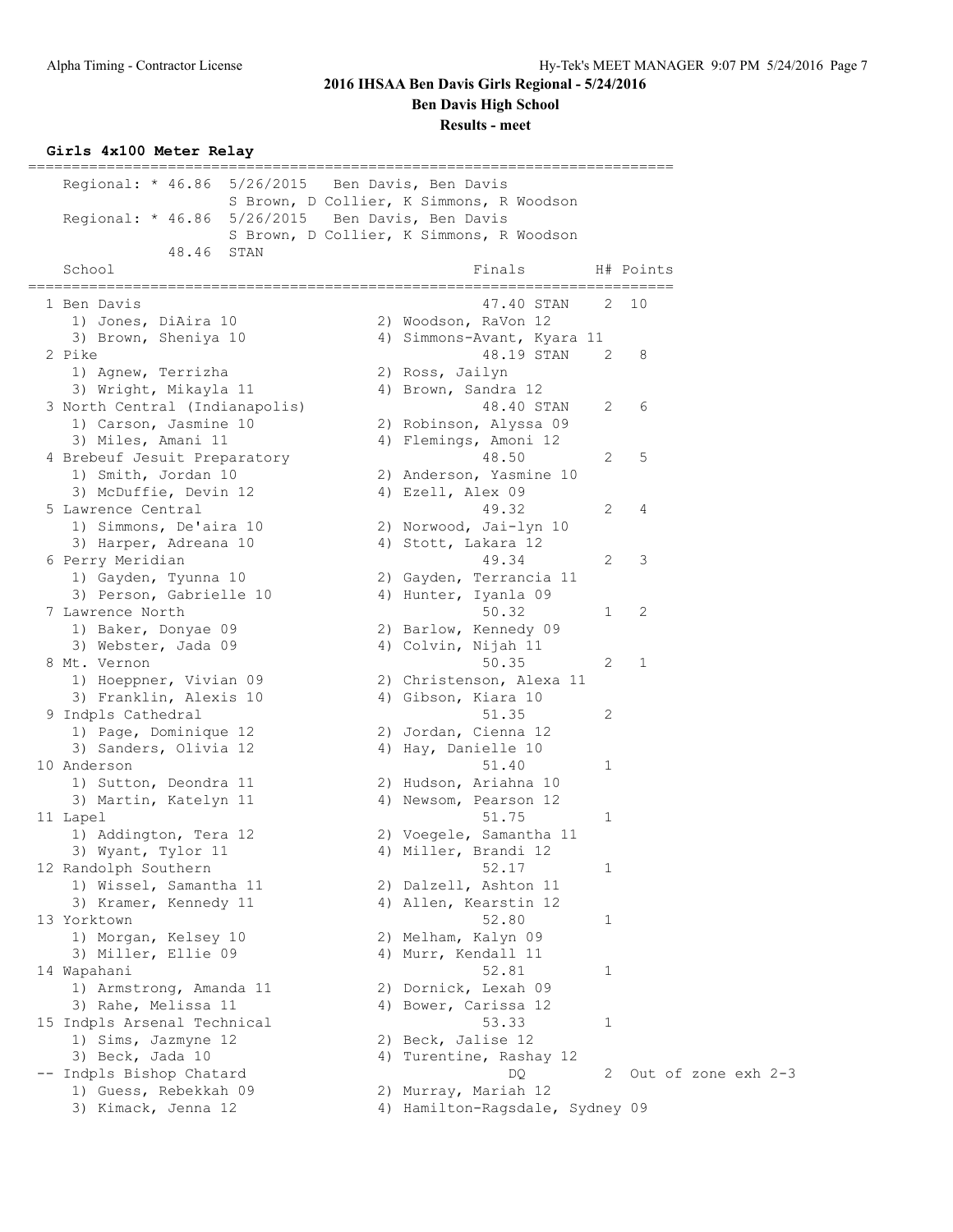**Results - meet**

**Girls 4x400 Meter Relay**

========================================================================== Regional: \* 3:51.15 2012 Lawrence Central, Lawrence Central J McCray, A Hall, B Thomas, M Holder 3:58.88 STAN School **Finals** H# Points ========================================================================== 1 Pike 3:55.99 STAN 2 10 1) Brown, Sandra 12 2) Martin, Sydney 11 3) Ross, Jailyn 1988 (4) Irby, Lynna 11 1:59.960 (1:59.960) 2:59.541 (59.581) 3:55.989 (56.449) 2 Indpls Bishop Chatard 3:57.89 STAN 2 8 1) Chapman, Erin 12 2) Barnes, Beth 09 3) Dietrick, Katie 09 (4) Coan, Becca 12 2:00.052 (2:00.052) 2:10.620 (10.568) 3:57.881 (1:47.261) 3 North Central (Indianapolis) 3:57.98 STAN 2 6 1) Gibson, Raven 12 2) Carson, Jasmine 10 3) Miles, Amani 11 4) Jones, Courtney 11  $2:00.109$  (2:00.109) 3:01.747 (1:01.639) 3:57.975 (56.228)<br>orktown 4:05.42 2 5 4 Yorktown 4:05.42 2 5 1) Morgan, Kelsey 10 2) Howard-anderson, A'Dreana 12 3) Murr, Kendall 11 4) Rapp, Hannah 10 4:05.419 (4:05.419) 5 Ben Davis 4:06.93 2 4 1) Jones, Brianna 09 2) Woodson, RaVon 12 3) Washington, Antwonette 10 4) Simmons-Avant, Kyara 11 2:01.414 (2:01.414) 3:04.152 (1:02.738) 4:06.924 (1:02.772) 6 Perry Meridian 4:08.23 2 3 1) Johnson, Melody 09 2) Webber, Bailey 12 3) Gayden, Tyunna 10 4) Hunter, Iyanla 09 2:05.083 (2:05.083) 3:08.224 (1:03.141) 4:08.221 (59.997) 7 Lawrence North 4:08.52 2 2 1) Matsuoka, Laura 12 2) Riding, Shania 11 3) Watts, Mary 10 4) Dean, Grace 09 2:02.322 (2:02.322) 3:06.840 (1:04.519) 4:08.515 (1:01.675) 8 Lawrence Central 4:12.16 1 1 1) Parchman, Ayana 09 2) Norwood, Jai-lyn 10 3) Jennings, Candice 10 (4) Beaver, Shania 12 2:08.247 (2:08.247) 3:11.510 (1:03.263) 4:12.152 (1:00.643) 9 Southport 4:12.32 2 1) Awosanya, Ola 12 2) Sullivan, Erin 11 3) King, Cederia 12 (4) Sharpe, Kayla 10 2:01.746 (2:01.746) 3:08.548 (1:06.803) 4:12.315 (1:03.767) 10 Indpls Cathedral 4:13.39 1 1) Miller, Kennedy 09 2) Sanders, Olivia 12 3) Widel, Constanza 10 14) Manley, Sydney 09 2:07.143 (2:07.143) 3:10.473 (1:03.330) 4:13.383 (1:02.910) 11 Jay County 4:14.77 1 1) Laux, Emma 12 2) Kunkler, Erika 11 3) Homan, Taylor 11 (4) Dues, Britlyn 11 2:04.916 (2:04.916) 3:12.300 (1:07.385) 4:14.766 (1:02.466) 12 Monroe Central 4:15.76 1 1) Deffendall, Hannah 12 2) Duncan, Bailey 10 3) Huddleston, Marissa 10 (4) Kear, Zoee 12 2:10.092 (2:10.092) 3:13.046 (1:02.955) 4:15.755 (1:02.709) 13 Anderson 4:16.21 1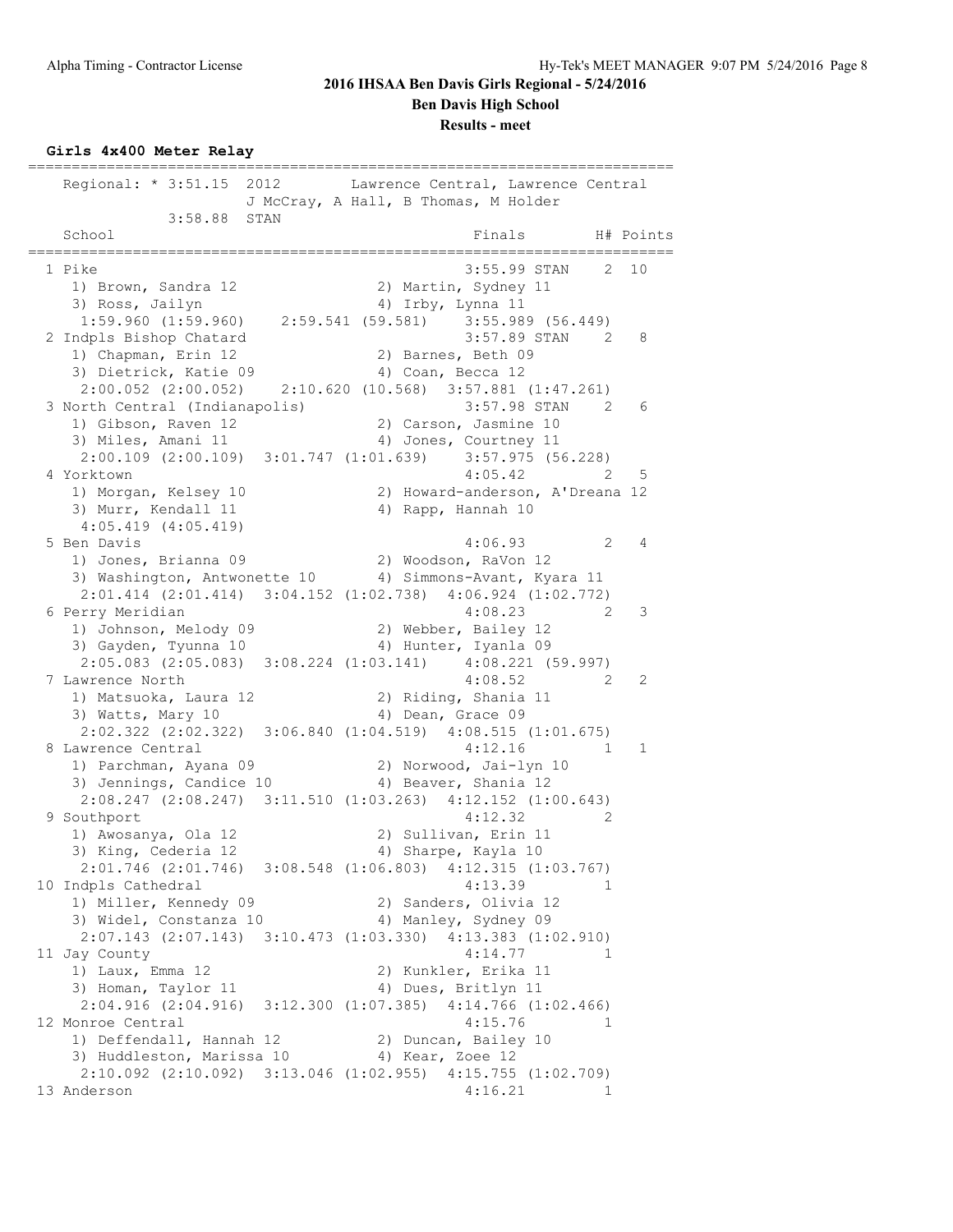**Ben Davis High School**

### **Results - meet**

#### **....Girls 4x400 Meter Relay**

 1) Hudson, Ariahna 10 2) Davis, Joyclyn 12 3) McIntosh, Kyra 09 1940 Melch, Amaani 10 2:10.593 (2:10.593) 3:14.209 (1:03.616) 4:16.205 (1:01.997) 14 Heritage Christian 4:18.39 2 1) Faidley, Hope 11 2) Chitwood, Audrey 09 3) Pinkston, Joely 12 4) Bradley, Isabel 12 2:10.043 (2:10.043) 3:15.037 (1:04.994) 4:18.386 (1:03.349) 15 Brebeuf Jesuit Preparatory 4:18.55 1 1) Modrall, Katherine 10 2) Coleman, Calyn 09 3) Vanderkooy, Sophia 12 4) Gallagher, Mikayla 10 2:05.834 (2:05.834) 3:09.649 (1:03.815) 4:18.546 (1:08.897) 16 Pendleton Heights 16 and 123.27 1 1) Magers, Christina 10 2) Cowger, Kate 10 3) Dudley, Sarah 10 4) Dudley, Monica 12 2:10.702 (2:10.702) 3:17.896 (1:07.194) 4:23.263 (1:05.368)

#### **Girls 4x800 Meter Relay**

======================================================================= Regional: \* 9:21.91 2012 Bishop Chartard, Bishop Chatard A Burch, S Barnes, E Lux, M Davis 9:27.48 STAN School **Finals** Points Points ======================================================================= 1 Lawrence North 9:28.60 10 1) Matsuoka, Laura 12 (2008) 20 Carson, Jean 11 3) Dean, Grace 09 4) Riding, Shania 11 9:28.593 (9:28.593) 2 Pendleton Heights 9:29.14 8 1) Buck, Alex 12 2) Magers, Christina 10 3) McCarty, Alli 11 4) Dudley, Monica 12 9:29.134 (9:29.134) 3 Southport 9:29.14 6 1) Sharpe, Kayla 10 2) Blankenbaker, Heather 11 3) Bucker, Delaney 12 (4) Sullivan, Erin 11 9:29.134 (9:29.134) 9:29.138 (0.004) 4 Indpls Bishop Chatard 5 129.47 5 1) Dietrick, Katie 09 2) Chapman, Erin 12 3) Jacquay, Delaney 10 (4) Coan, Becca 12 9:29.466 (9:29.466) 9:36.032 (6.566) 5 Brebeuf Jesuit Preparatory 9:36.04 4 1) Vanderkooy, Sophia 12 2) Edens, Hope 10 3) Gallagher, Mikayla 10 4) Modrall, Katherine 10 9:29.466 (9:29.466) 9:36.032 (6.566) 6 North Central (Indianapolis) 9:49.54 3 1) Baiyee, Shelene 12 2) Minor, Breytn 11 3) White, Ariel 12 4) Robinson, Paige 11 9:49.540 (9:49.540) 7 Yorktown 10:09.47 2 1) Howard-anderson, A'Dreana 12 2) Brown, Indira 10 3) Scanameo, Suzanne 11 (4) Aul, Madeline 10 10:09.467 (10:09.467)<br>8 Mt. Vernon 8 Mt. Vernon 10:10.99 1 1) Chaves, Leah 12 2) Schleter, Margaret 11 3) Watson, Hannah 10 4) Woodruff, Reagan 09 10:10.982 (10:10.982)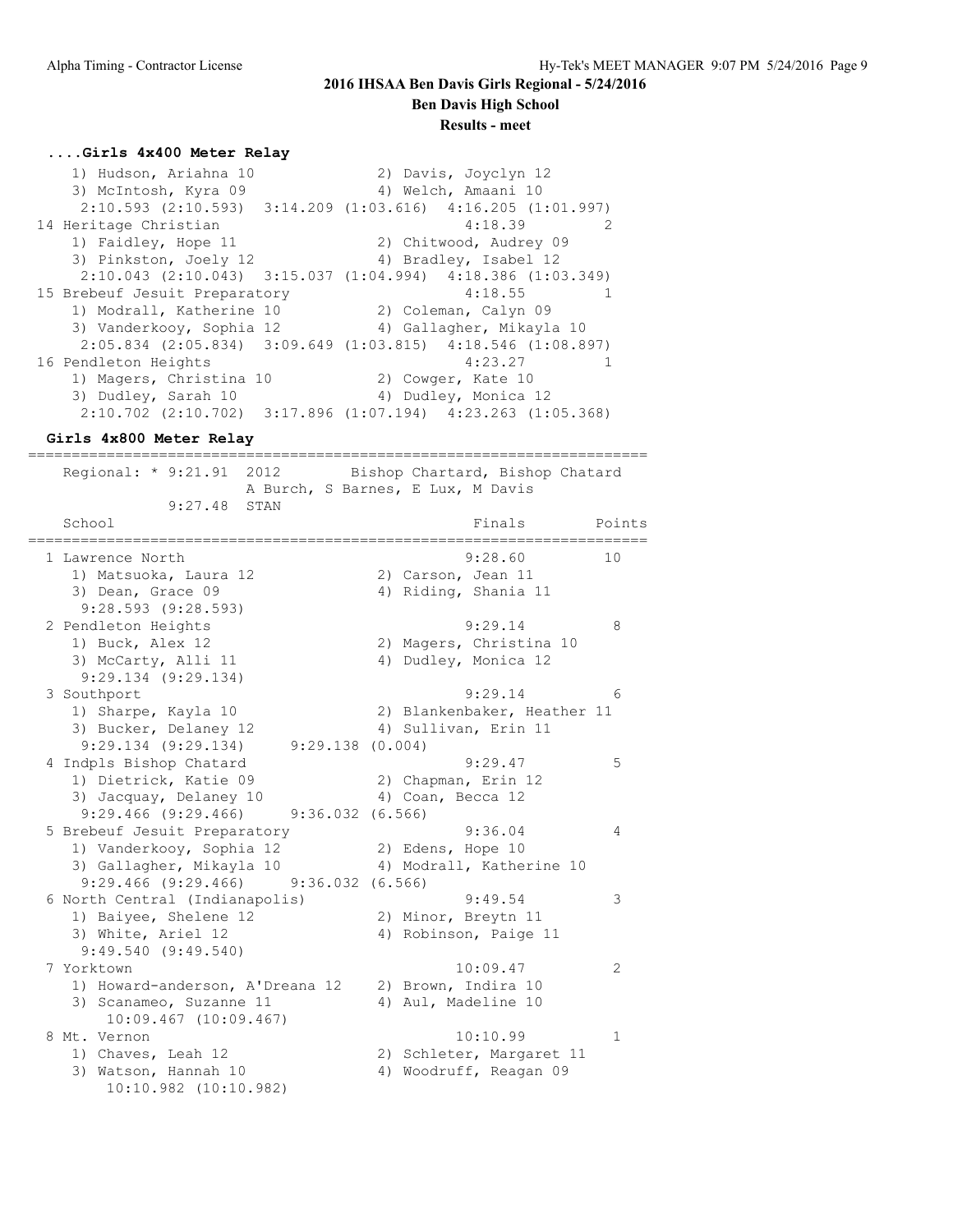#### **Results - meet**

#### **....Girls 4x800 Meter Relay**

 9 Jay County 10:11.73 1) Kunkler, Erika 11 2) Muhlenkamp, Kendra 09 3) Fortkamp, Kellie 12 (4) Wellman, Megan 12 10:11.725 (10:11.725) 10 Lawrence Central 10:18.53 1) Beaver, Shania 12 2) Hodson, Kayley 12 3) Bohlman, Taylor 12 4) Barmes, Mackenzie 10 10:18.528 (10:18.528) 11 Pike 10:28.29 1) Castellon-Perez, Naomi 11 2) Copher, Amy 11 3) Diallo, Kadiatou 11 4) Rodriguez, Lesly 12 10:28.284 (10:28.284) 12 Perry Meridian 10:34.79 1) Johnson, Melody 09 2) Jones, Sarah 10 3) Spurgeon, Triniti 09 <br />
4) O'Brian, Kayla 10 10:34.782 (10:34.782) 13 Randolph Southern 10:49.26 1) Wissel, Samantha 11 2) Deckard, Elizabeth 11 3) Keesling, Emma 10 4) Phenis, Mackenzie 10 10:49.256 (10:49.256) 14 Eastern Hancock 10:58.26 1) Stine, Taylor 09 2) Floyd, Annie 10 3) Johnson, Cara 12 4) Schrope, Emily 12 10:49.254 (10:49.254) 10:58.260 (9.007) 15 Lapel 11:00.87 1) Flora, Mandie 12 2) Rich, Paige 09 3) Loller, Noelle 09 (4) Shelton, Keara 10 10:58.260 (10:58.260) 11:00.867 (2.608)

#### **Girls High Jump**

| Regional: * 5-07.50 2007 Breslin - Cathedral<br>5-04.00 STAN                                                            |              |   |
|-------------------------------------------------------------------------------------------------------------------------|--------------|---|
| Name                                                                                                                    |              |   |
| 1 Murray, Mariah 12 Bishop Chatard 5-06.00 STAN 10<br>4-10 5-00 5-01 5-02 5-03 5-04 5-05 5-06 5-07                      |              |   |
| P O O O O XO O O XXX<br>2 Young, Erynn 12 Ben Davis 55-06.00 STAN 8<br>4-10 5-00 5-01 5-02 5-03 5-04 5-05 5-06 5-07     |              |   |
| PXO P O P O XO O XXX<br>3 Orr, Heather 11 Perry Meridian 5-06.00 STAN 6<br>4-10 5-00 5-01 5-02 5-03 5-04 5-05 5-06 5-07 |              |   |
| 0 0 P OXXO OXOXXOXXX<br>4 Haney, Miranda 09 Monroe Central 5-03.00<br>4-10 5-00 5-01 5-02 5-03 5-04                     |              | 5 |
| 0 0 0 XO XXO XXX<br>5 Norwood, Jai-lyn 10 Lawrence Central 5-02.00<br>$4-10$ 5-00 5-01 5-02 5-03                        |              | 4 |
| P 0 0<br>O XXX<br>6 Mosongo, Bosi 12 Park Tudor<br>$4-10$ 5-00 5-01 5-02 5-03<br>XO P XO XXX<br>$\mathbf{P}$            | $J5 - 02.00$ | 3 |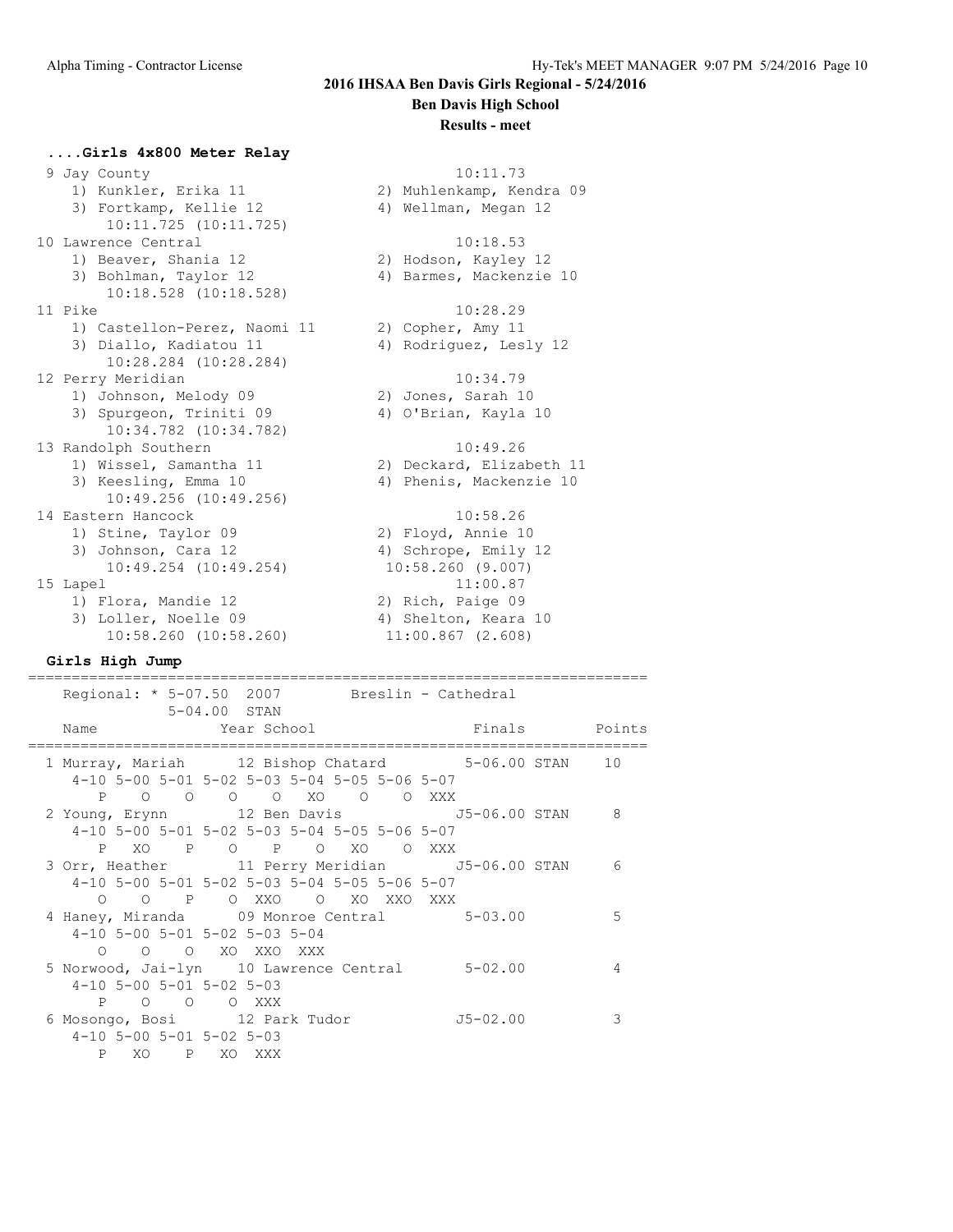## **Ben Davis High School**

**Results - meet**

| Girls High Jump                                                                                       |                 |                              |                               |                            |
|-------------------------------------------------------------------------------------------------------|-----------------|------------------------------|-------------------------------|----------------------------|
| 7 Malichi, Tobi 11 Pike<br>$4-10$ 5-00 5-01 5-02<br>O O XXX<br>$\circ$                                |                 |                              | $5 - 01.00$                   | 2                          |
| 8 Wohlert, Julia 10 Decatur Central 55-01.00<br>$4-10$ 5-00 5-01 5-02<br>XXO XO OXXX                  |                 |                              |                               | 1                          |
| 9 Jefferson, Mikaila<br>$4 - 10$ 5 - 00 5 - 01<br>$\circ$<br>O XXX                                    | Pike            |                              | $5 - 00.00$                   |                            |
| 10 Fields, Bailey 11 Southport<br>$4 - 10$ 5 - 00 5 - 01<br>XO O XXX                                  |                 |                              | $J5 - 00.00$                  |                            |
| 11 Myers, Sydney<br>$4-10$ 5-00 5-01<br>O XO XXX                                                      | 09 Winchester C |                              | $J5 - 00.00$                  |                            |
| 12 Sander, Allison<br>$4 - 10$ 5 - 00 5 - 01<br>O XXO XXX                                             | 11 Knightstown  |                              | $J5 - 00.00$                  |                            |
| 13 Marshall, Marisa<br>$4 - 10$ 5-00<br>O XXX                                                         |                 | 10 Pendleton Heights 4-10.00 |                               |                            |
| -- Prado, Trinity 09 Anderson<br>$4 - 10$<br><b>XXX</b>                                               |                 |                              | NH                            |                            |
| -- Jones, Brianna 09 Ben Davis<br>$4 - 10$<br>XXX                                                     |                 |                              | NH                            |                            |
| -- Haney, Morgan 12 Monroe Central<br>$4 - 10$<br>XXX                                                 |                 |                              | NH                            |                            |
| Girls Pole Vault<br>-------------------------------                                                   |                 |                              | _____________________________ |                            |
| Regional: * 13-01 2009 McCardwell - Pendleton<br>Regional: * 13-01 2010 Margo Tucker<br>11-03.00 STAN |                 |                              |                               |                            |
| Name<br>===============================                                                               | Year School     |                              | Finals                        | Points<br>---------------- |
| 1 Brown, Sandra 12 Pike                                                                               |                 |                              | 13-02.00*STAN                 | 10                         |

 7-06 8-00 8-06 9-00 9-06 10-00 10-03 10-06 10-09 11-00 11-03 11-06 11-09 12-00 12-09 13-02 13-07 P P P P P P P P P P XO P P XO O O XXX 2 Schrader, Zoe 12 Bishop Chatard 11-03.00 STAN 8 7-06 8-00 8-06 9-00 9-06 10-00 10-03 10-06 10-09 11-00 11-03 11-06 P P P P P O P P P O XO XXX 3 Young, Megan 10 Cardinal Ritter 9-06.00 6 7-06 8-00 8-06 9-00 9-06 10-00 P O O O O XXX 4 Macy, Britni 12 Southport J9-06.00 5 7-06 8-00 8-06 9-00 9-06 10-00 P XO O XO XO XXX 1 N U XU XU XXX<br>5 Jackson, Kya 11 Pike 9-00.00 3.50 7-06 8-00 8-06 9-00 9-06 P O O O XXX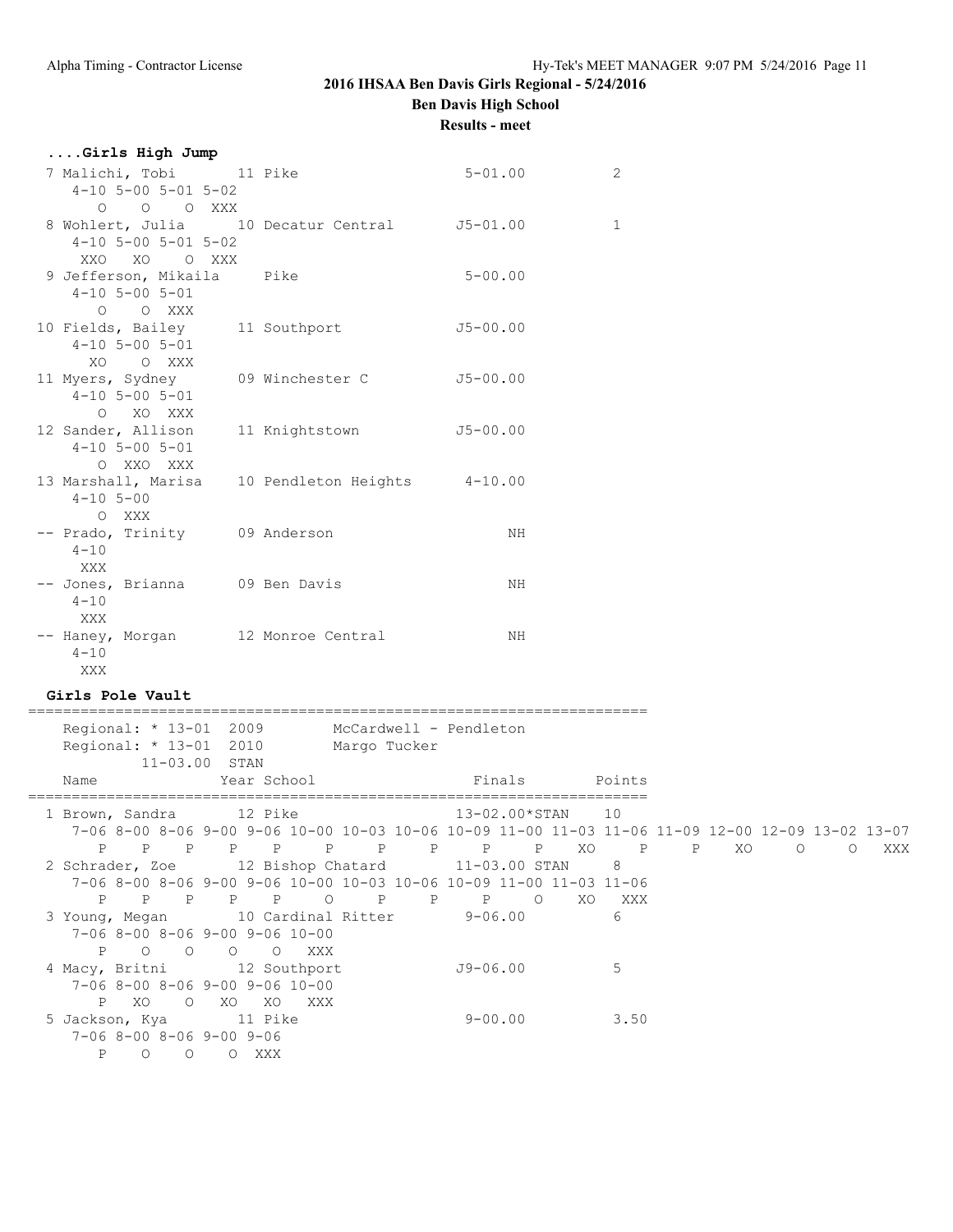## **Results - meet**

| Girls Pole Vault                 |                                                |             |                |
|----------------------------------|------------------------------------------------|-------------|----------------|
| $7-06$ 8-00 8-06 9-00 9-06       | 5 Bakx, Carolyn 09 Lawrence North 9-00.00 3.50 |             |                |
| O O O O XXX                      |                                                |             |                |
|                                  | 7 Rose, Nesa 12 Bishop Chatard J9-00.00        |             | $\overline{2}$ |
| $7-068-008-069-009-06$           |                                                |             |                |
| P O O XO XXX                     |                                                |             |                |
|                                  | 8 McIntyre, Grace 10 North Centra 59-00.00     |             | $\mathbf 1$    |
| $7-06$ 8-00 8-06 9-00 9-06       |                                                |             |                |
| P XO O XO XXX                    |                                                |             |                |
| 9 Bowling, Rachel Herron         |                                                | $J9-00.00$  |                |
| $7 - 068 - 008 - 069 - 009 - 06$ |                                                |             |                |
| P O O XXO XXX                    |                                                |             |                |
|                                  | 10 Manring, Camelia 12 North Centra 8-06.00    |             |                |
| $7 - 068 - 008 - 069 - 00$       |                                                |             |                |
| P O O XXX                        |                                                |             |                |
|                                  | 11 Kunkel, Kaitlynn 11 Perry Meridian 8-00.00  |             |                |
| $7 - 068 - 008 - 06$             |                                                |             |                |
| O XO XXX                         |                                                |             |                |
| 12 Shaw, Taylor 10 Delta         |                                                | $7 - 06.00$ |                |
| $7 - 068 - 00$                   |                                                |             |                |
| XO XXX                           |                                                |             |                |
|                                  | 13 Yeadon, Grace 10 Mt. Vernon J7-06.00        |             |                |
| $7 - 068 - 00$                   |                                                |             |                |
| XXO XXX                          |                                                |             |                |
|                                  | -- Steinhardt, Sydney 12 Lawrence Central      | NH          |                |
| $7 - 068 - 008 - 06$             |                                                |             |                |
| P P XXX                          |                                                |             |                |
|                                  | -- Rodriguez, Betsy 12 Pendleton Heights       | NH.         |                |
| $7 - 06$                         |                                                |             |                |
| <b>XXX</b>                       |                                                |             |                |
|                                  | -- Beidelman, Casey 12 Indpls Cathedral        | NH          |                |
| $7 - 06$                         |                                                |             |                |
| XXX                              |                                                |             |                |

### **Girls Long Jump**

| Regional: * 19-05 2007 Young - Muncie Central<br>17-11.00 STAN                                                                                       |                |
|------------------------------------------------------------------------------------------------------------------------------------------------------|----------------|
| mandata di Points de l'antique de la point de la point de la point de la point de la point de la point de la p<br>Year School لا Year School<br>Name |                |
| 1 Woodson, RaVon 12 Ben Davis 17-08.00 10<br>17-08 17-06 16-10 FOUL 16-10.75 17-07                                                                   |                |
| 2 Jordan, Cienna 12 Indpls Cathedral 17-03.00<br>17-03 16-11.25 16-03.75 16-05 16-00 16-05                                                           | 8              |
| 3 Moore, Adrianna 10 Pike<br>$17 - 00.50$<br>16-06 17-00.50 16-11.75 16-07 FOUL FOUL                                                                 | 6              |
| 4 Howard-anderson, A 12 Yorktown 16-11.75<br>16-11.75 16-05.50 16-09 16-06.50 16-04 FOUL                                                             | 5              |
| 5 Jean-baptiste, Mar 12 Broad Ripple Mag 16-10.50<br>15-10 15-09.75 16-01 16-09.50 15-09.25 16-10.50                                                 | $\overline{4}$ |
| 6 McDuffie, Devin 12 Brebeuf Jesu 16-08.75<br>15-08.50 16-03.50 16-05 16-08.75 15-07.50 15-11                                                        | 3              |
| 7 Beck, Jalise 12 Arsenal Tech 16-04.00<br>16-01.50 15-10.50 15-10 15-09 16-04 16-00                                                                 | $\mathcal{L}$  |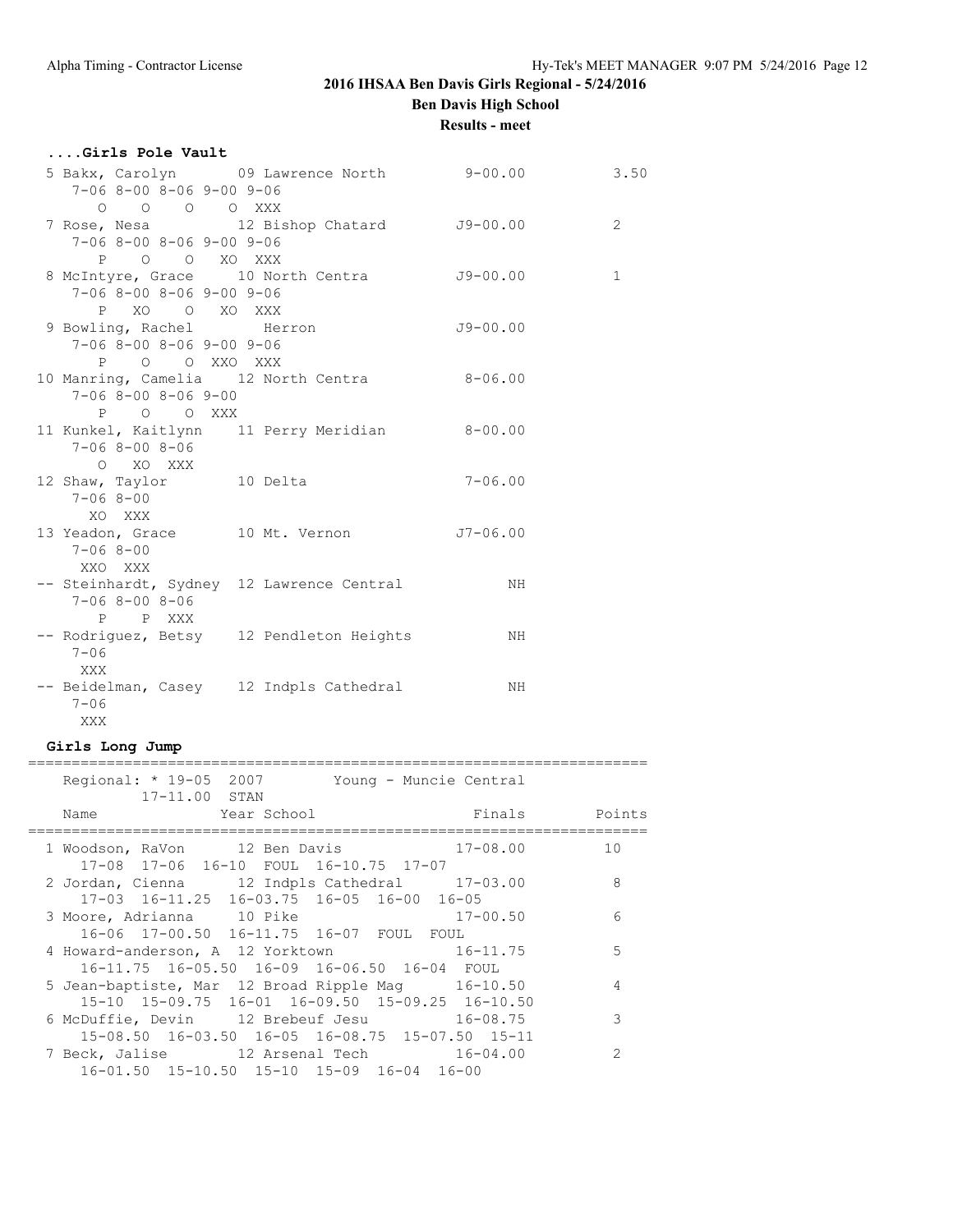**Results - meet**

=======================================================================

### **....Girls Long Jump**

| 8 Flemings, Amoni 12 North Centra 16-03.50                        |              | $\mathbf{1}$ |
|-------------------------------------------------------------------|--------------|--------------|
| $16-03.50$ $15-04.50$ $15-08.50$ $15-10.50$ $14-09.25$ $14-07.50$ |              |              |
| 9 Sander, Allison 11 Knightstown 15-04.00                         |              |              |
| FOUL 15-04 14-09 14-09.50 15-03.75 14-03                          |              |              |
| 10 Mallory, Sarah 12 Winchester C 15-03.25                        |              |              |
| $14 - 08.25$ $15 - 03$ $15 - 03.25$                               |              |              |
| 11 Kimack, Jenna 12 Bishop Chatard 15-01.75                       |              |              |
| 15-01.75 14-10 FOUL                                               |              |              |
| 12 Phillips, Beatrice 12 Park Tudor                               | $15 - 01.50$ |              |
| 14-07 15-01.50 15-01                                              |              |              |
| 13 Johnson, Melody 09 Perry Meridian                              | $14 - 09.75$ |              |
| $14-09.75$ $14-02.50$ $14-02$                                     |              |              |
| 14 Merryman, Michelle 10 Pendleton Heights 14-08.50               |              |              |
| FOUL 14-02.50 14-08.50                                            |              |              |
| 15 Webster, Jada 09 Lawrence North 14-06.00                       |              |              |
| 14-06 14-02.50 13-01.50                                           |              |              |
| 16 Miller, Ellie 09 Yorktown                                      | $13 - 03.00$ |              |
| FOUL 13-03 FOUL                                                   |              |              |

**Girls Shot Put**

| Regional: * 48-02 2014 Adriana Brown, Lawrence Cen<br>Regional: * 48-02 5/27/2014 Adriana Brown, Lawrence Cen<br>$40 - 05.50$ STAN |                 |
|------------------------------------------------------------------------------------------------------------------------------------|-----------------|
| Name Year School Mame Points                                                                                                       |                 |
| 1 Hill, Alexis 11 Perry Meridian 41-10.50 STAN 10<br>FOUL 41-02 41-10.50 FOUL FOUL FOUL                                            |                 |
| 2 Aguirre, Nancy 10 Decatur Central 40-04.00<br>8 <sup>1</sup><br>$36-04$ $37-07$ $39-11.50$ FOUL $38-06$ $40-04$                  |                 |
| 3 Ruble, Kaycee 12 Eastern Hancock 39-09.50<br>37-01.50 39-09.50 39-02 37-05 36-01.50 38-01                                        | $6\overline{6}$ |
| 4 Wilder, Janelle 11 Pike 39-07.00<br>37-09 37-07 37-11.50 36-04.50 37-09.50 39-07                                                 | 5               |
| 38-08.50 38-10 37-03 36-09.75 39-06 39-00                                                                                          |                 |
| 6 Skripsky, Rosemary 12 Bishop Chatard 539-06.00<br>38-06.50 36-11.50 36-08 36-02 39-06 39-00                                      | $\mathbf{3}$    |
| 7 Gillard, Tajhanae 12 Lawrence Central 37-10.50<br>37-10.50 FOUL 35-03 35-04 36-07 FOUL                                           | 2               |
| 8 Avant, Kayjah 11 North Centra 37-08.50<br>FOUL 37-07.50 37-08.50 FOUL 37-08 FOUL                                                 | $\mathbf{1}$    |
| 9 Naku, Sheila 10 Arsenal Tech 35-07.50<br>33-07.50 33-08.50 34-00.50 35-07.50 31-02 35-06.50                                      |                 |
| 10 Flight, Taylor 11 Pike 35-04.00<br>FOUL 33-06 35-04                                                                             |                 |
| 11 Blankenship, Ryan 12 New Castle 34-07.00<br>34-07 FOUL 32-01                                                                    |                 |
| 12 Taylor, Aaliyah 12 Lawrence Central 34-06.50<br>$32-03$ $33-04$ $34-06.50$                                                      |                 |
| 13 Chambers, Riley 11 Mt. Vernon 33-00.50<br>32-05 33-00.50 28-02                                                                  |                 |
| 14 Bell, Tyrah 11 Yorktown 31-05.00<br>$31-05$ $30-09.50$ $31-02$                                                                  |                 |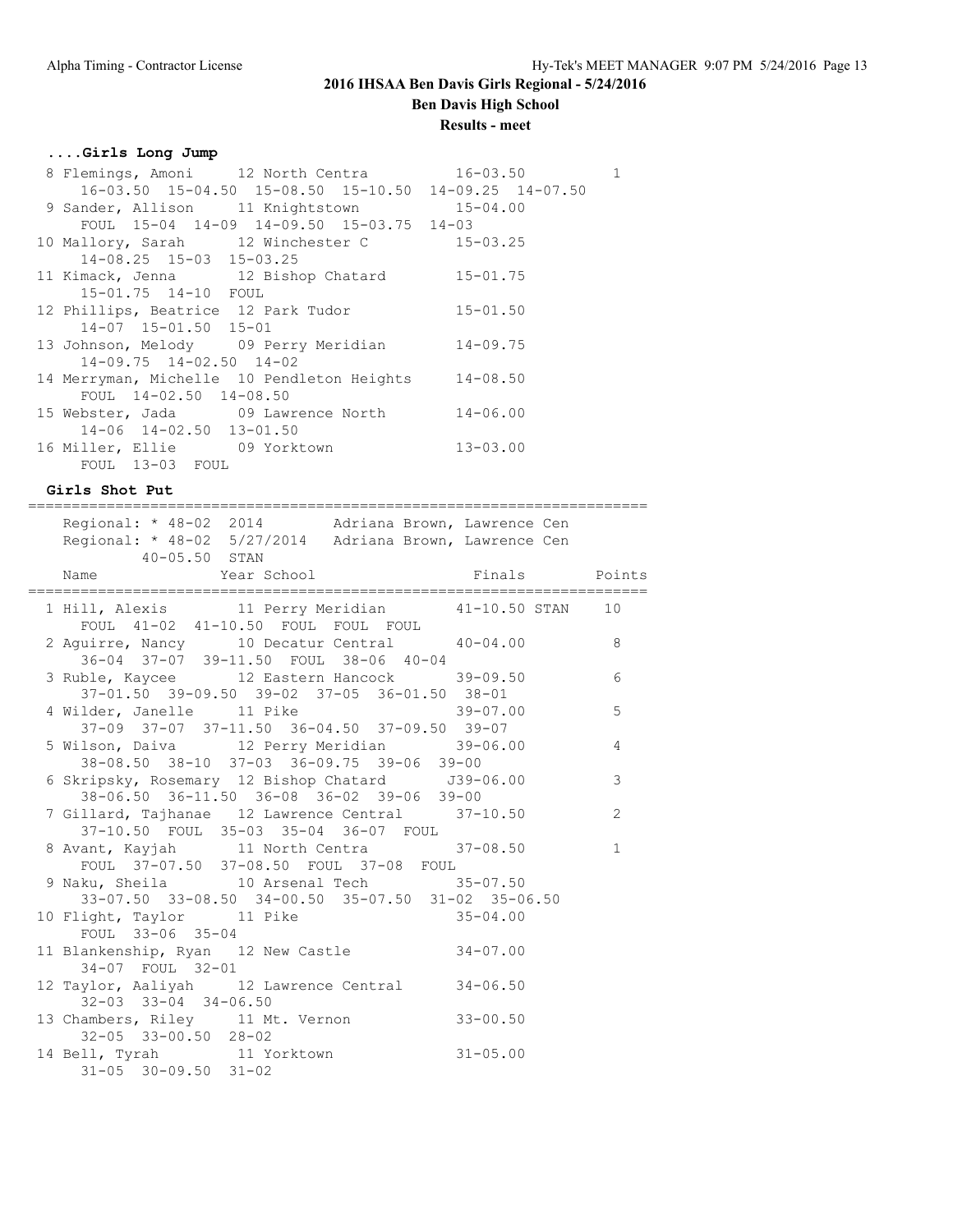**Results - meet**

### **....Girls Shot Put**

| 15 Brown, Hope                      | 10 Randolph Southern | $30 - 10.50$ |
|-------------------------------------|----------------------|--------------|
| 27-09 30-10.50 27-07                |                      |              |
| 16 Miller, Ellie 19 Yorktown        |                      | $30 - 01.50$ |
| $29 - 05.50$ $30 - 01.50$ $27 - 04$ |                      |              |

### **Girls Discus Throw**

| Regional: * 155-08.50 2014 Adriana Brown, Lawrence Cen<br>Regional: * 155-08.50 5/27/2014 Adriana Brown, Lawrence Cen<br>129-07 STAN |               |   |
|--------------------------------------------------------------------------------------------------------------------------------------|---------------|---|
| Year School Finals Points<br>Name                                                                                                    |               |   |
| 1 Hill, Sadie 10 Perry Meridian 130-00.00 STAN 10                                                                                    |               |   |
| 110-02 FOUL FOUL 106-03 130-00 FOUL<br>2 Brinkley, Princess 12 Indpls Cathedral 129-03.00 8<br>122-02 118-05 129-03 FOUL FOUL FOUL   |               |   |
| 3 Carter, Princess 11 Lawrence North 123-05.00<br>FOUL 115-04 FOUL FOUL FOUL 123-05                                                  |               | 6 |
| 4 Ford, Nijah 11 North Centra 118-10.00                                                                                              |               | 5 |
| 118-10 FOUL FOUL FOUL 108-07 116-08<br>5 Sims, Jaylinn 11 Ben Davis 118-05.00 4<br>$111-03$ 111-00 118-05 111-07 104-03 118-00       |               |   |
| 6 Flight, Taylor 11 Pike $117-00.00$ 3<br>108-01 110-06 117-00 113-07 103-09 FOUL                                                    |               |   |
| 114-09 FOUL FOUL FOUL 110-06 116-02                                                                                                  |               |   |
| 8 Ortman, Jordan 10 Bishop Chatard 114-11.00 1<br>114-11 102-00 FOUL 105-03 FOUL 103-01                                              |               |   |
| 9 Giles, Sydney 11 Indpls Cathedral 110-09.00<br>86-01 99-09 106-03 98-05 100-03 110-09                                              |               |   |
| 10 Warner, Caroline 11 New Castle<br>105-01 FOUL 99-10                                                                               | $105 - 01.00$ |   |
| 11 Avant, Kayjah 11 North Centra 101-03.00<br>FOUL FOUL 101-03                                                                       |               |   |
| 12 Muhlenkamp, Taylor 10 Jay County 95-00.00<br>95-00 94-04 FOUL                                                                     |               |   |
| $33 - 00$ $34 - 04$ $100$<br>13 Smith, Sabrina 12 Cowan 94-07.00<br>FOUL 94-07 FOUL                                                  |               |   |
| 14 Jones, Austin 12 Lapel 92-01.00<br>FOUL 92-01 FOUL                                                                                |               |   |
| 15 Counceller, Skylar 09 Shenandoah 87-08.00                                                                                         |               |   |
| 87-08 79-07 FOUL<br>16 Campbell, Diana 12 Cowan 78-00.00<br>78-00 74-09 FOUL                                                         |               |   |

### Women - Team Rankings - 16 Events Scored

| 1) Pike                       | 95.50 | 2) Ben Davis                 | 61    |
|-------------------------------|-------|------------------------------|-------|
| 3) Indpls Bishop Chatard      | 54    | 4) Indpls Cathedral          | 51    |
| 5) Perry Meridian             | 46    | 6) Lawrence North            | 40.50 |
| 7) North Central (Indianapoli | 39    | 8) Brebeuf Jesuit Preparator | -35   |
| 9) Southport                  | 28    | 9) Lawrence Central          | 28    |
| 11) Yorktown                  | 25    | 12) Indpls Arsenal Technical | 22    |
| 13) PENDLETON HEIGHTS         | 19    | 14) Heritage Christian       | 16    |
| 15) IndplsCardinal Ritter     |       | 16) Indpls Broad Ripple Magn | 9     |
|                               |       |                              |       |